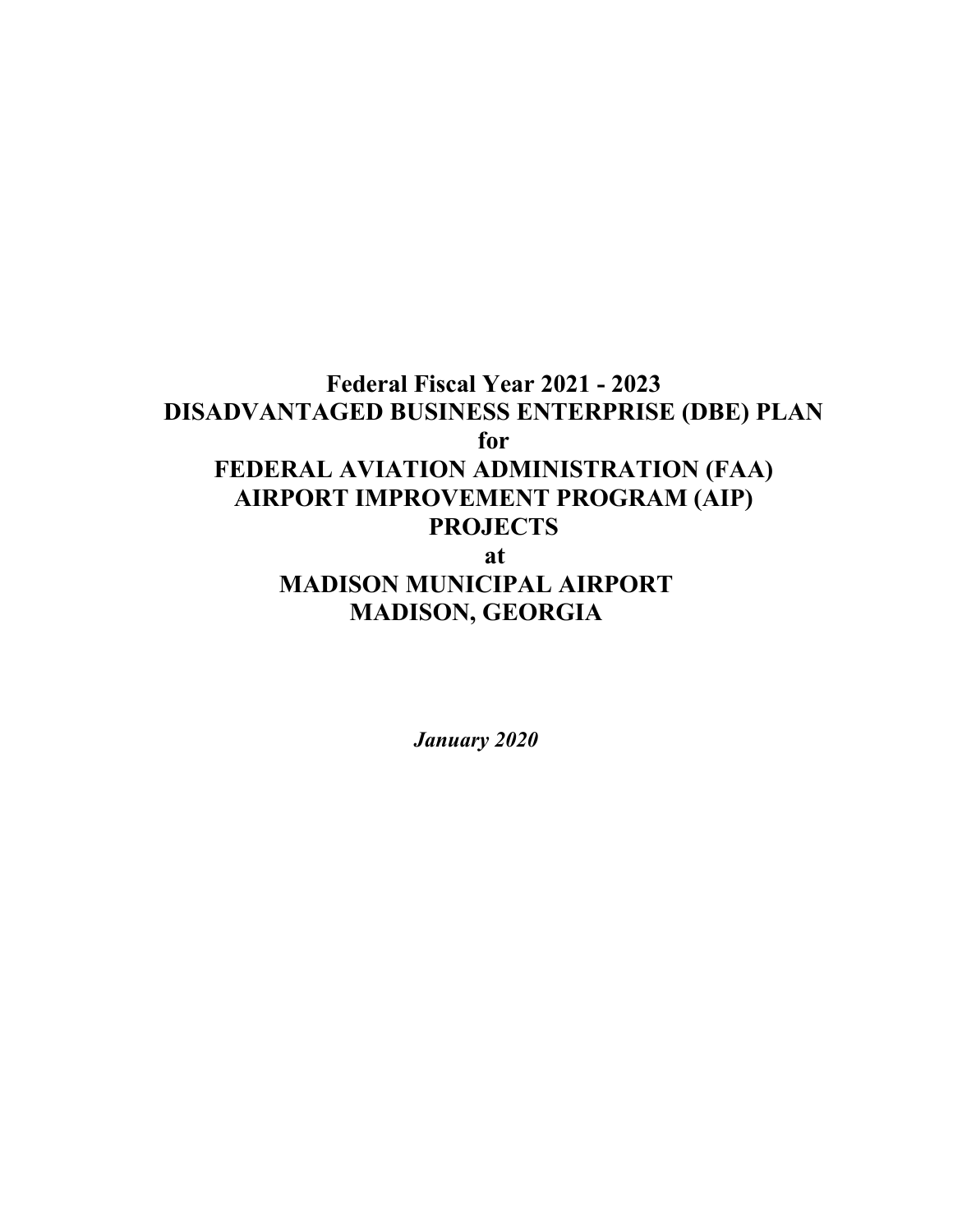# **TABLE OF CONTENTS**

### Page **Page**

Attachments:

|  | 1 - Regulations: 49 CFR Part 26 |
|--|---------------------------------|
|--|---------------------------------|

- 2 Organizational Chart
- 3 DBE Questionnaire
- 4 List of DBEs in Market Area
- 5 Overall Goal Calculation
- 6 Breakout of Estimated Race-Neutral & Race Conscious Participation
- 7 Fostering Small Business Participation Form
- 8 Revision Log

Section 26.1, 26.23 Objectives/Policy Statement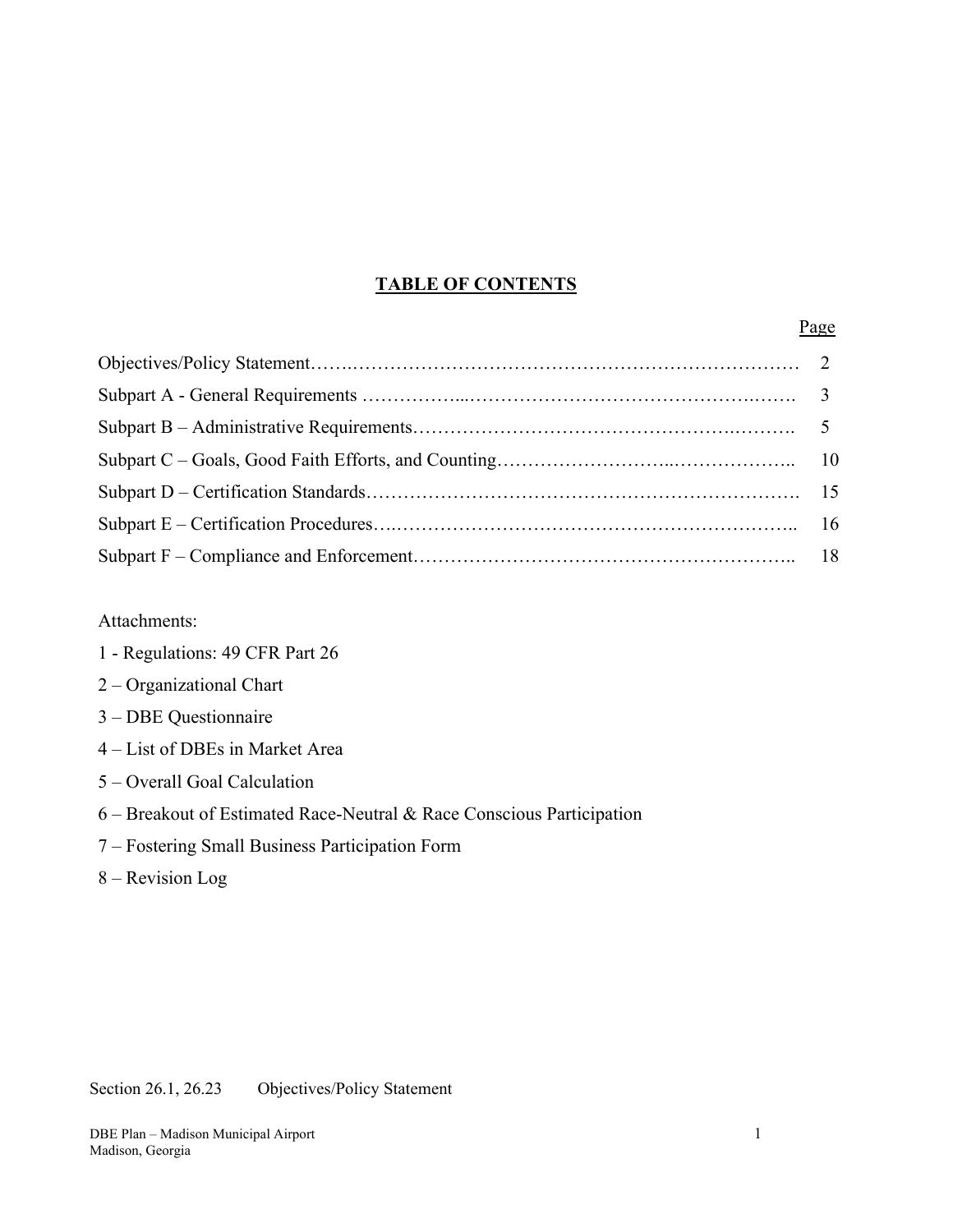The City of Madison, Georgia has established a Disadvantaged Business Enterprise (DBE) program in accordance with regulations of the U.S. Department of Transportation (DOT), 49 CFR Part 26. The City of Madison has received Federal financial assistance from the Department of Transportation for airport projects through the Federal Aviation Administration's (FAA) Airport Improvement Program (AIP), and as a condition of receiving this assistance, the City of Madison has signed an assurance that it will comply with 49 CFR Part 26.

It is the policy of the City of Madison to ensure that DBEs, as defined in Part 26, have an equal opportunity to receive and participate in DOT-assisted contracts. It is also the City of Madison's policy to engage in the following actions on a continuing basis:

- 1. Ensure nondiscrimination in the award and administration of DOT-assisted contracts;
- 2. Create a level playing field on which DBEs can compete fairly for DOT-assisted contracts;
- 3. Ensure that the DBE Program is narrowly tailored in accordance with applicable law;
- 4. Ensure that only firms that fully meet 49 CFR Part 26 eligibility standards are permitted to participate as DBEs;
- 5. Help remove barriers to the participation of DBEs in DOT assisted contracts;
- 6. Promote the use of DBEs in all types of federally-assisted contracts and procurement activities;
- 7. Assist the development of firms that can compete successfully in the market place outside the DBE Program; and
- 8. Make appropriate use of the flexibility afforded to recipients of Federal financial assistance in establishing and providing opportunities for DBEs.

The Finance Officer has been designated as the DBE Liaison Officer. In that capacity, the Finance Officer is responsible for implementing all aspects of the DBE program. Implementation of the DBE program is accorded the same priority as compliance with all other legal obligations incurred by the Madison Municipal Airport in its financial assistance agreements with the Department of Transportation. The DBE Liaison Officer is:

> Ms. Karen Stapp, Finance Officer City of Madison 132 North Main Street, P.O. Box 32 Madison, GA 30650 Tel: 706-342-1251 ext. 220 kstapp@madisonga.com

The Madison Municipal Airport has disseminated this policy statement to the City of Madison and all the components of its organization. This statement will be distributed to DBE and non-DBE business communities that may perform work for them on DOT-assisted contracts in the project solicitations*.* 

 $\mathcal{L}_\text{max}$  and the contract of the contract of the contract of the contract of the contract of the contract of

*Karen Stapp Date Finance Officer*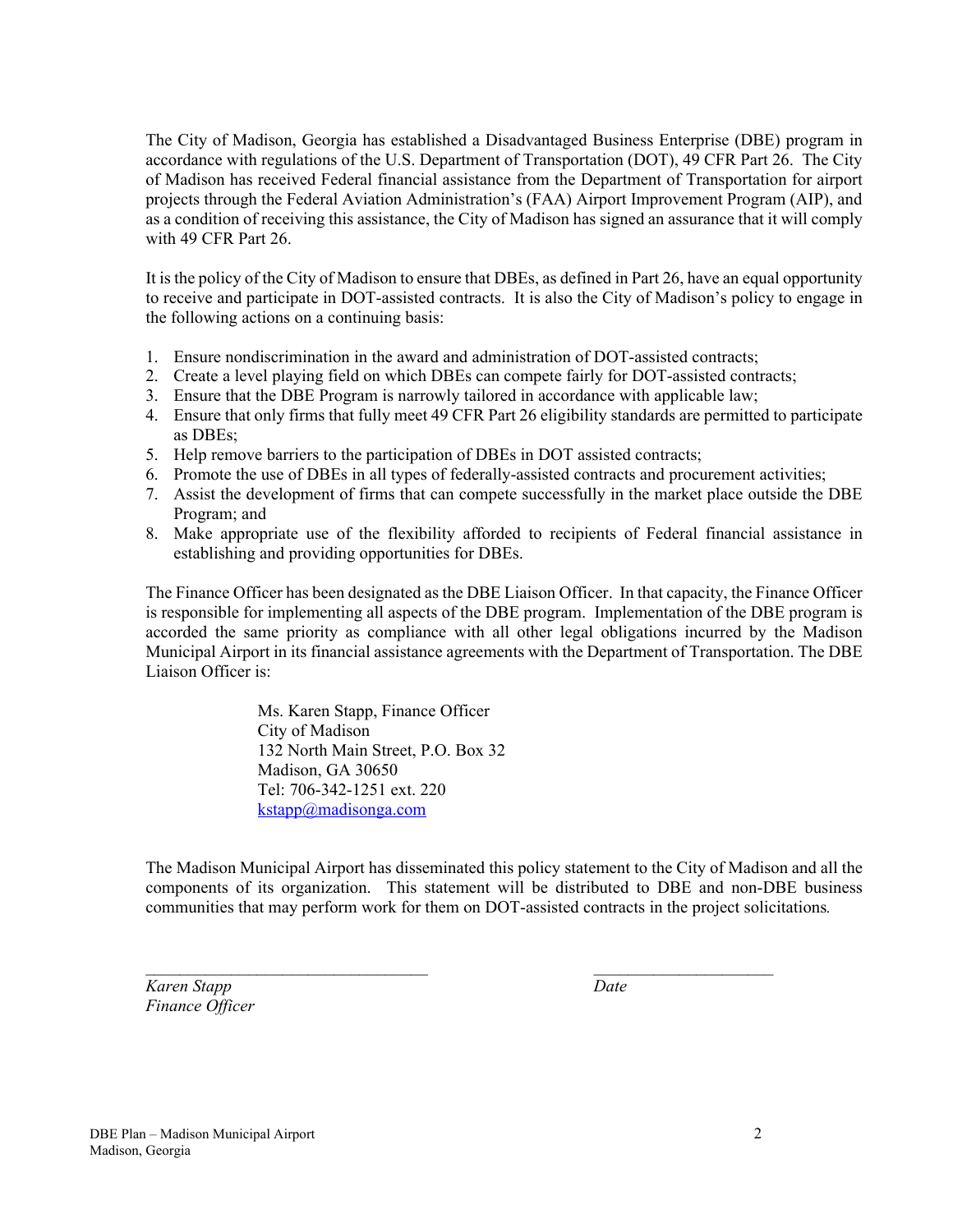# SUBPART A – GENERAL REQUIREMENTS

## **Section 26.1 Objectives**

The objectives are found in the policy statement on the first page of this program.

# **Section 26.3 Applicability**

The City of Madison is the recipient of Federal airport funds authorized by 49 U.S.C. 47101.

# **Section 26.5 Definitions**

The City of Madison will use terms in this program that have the meaning defined in 49 CFR Part 26.5.

# **Section 26.7 Non-discrimination Requirements**

The City of Madison will never exclude any person from participation in, deny any person the benefits of, or otherwise discriminate against anyone in connection with the award and performance of any contract covered by 49 CFR Part 26 on the basis of race, color, sex, or national origin.

In administering its DBE program, the City of Madison will not, directly or through contractual or other arrangements, use criteria or methods of administration that have the effect of defeating or substantially impairing accomplishment of the objectives of the DBE program with respect to individuals of a particular race, color, sex, or national origin.

# **Section 26.11 Record Keeping Requirements**

Reporting to DOT: *26.11(b)*

The City of Madison will provide data about its DBE Program to the FAA.

DBE participation will be reported to the FAA as follows:

 The City of Madison will transmit to FAA annually by or before December 1, the information required for the "Uniform Report of DBE Awards or Commitments and Payments", as described in Appendix B to Part 26. The City of Madison will similarly report the required information about participating DBE firms. All reporting will be done through the FAA official reporting system (ex. DBE Office Online Reporting System – DOORS), or another format acceptable to FAA as instructed thereby.

Bidders List: *26.11(c)* 

The City of Madison will create and maintain bidders list for each project. The purpose of the lists will be to provide as accurate data as possible about the universe of DBE and non-DBE contractors and subcontractors who seek to work on our DOT-assisted contracts, for use in helping to set our overall goals. The bidders lists will include the name, address, DBE and non-DBE status, age of firm, and annual gross receipts.

We will collect this information through a contract clause requiring this information.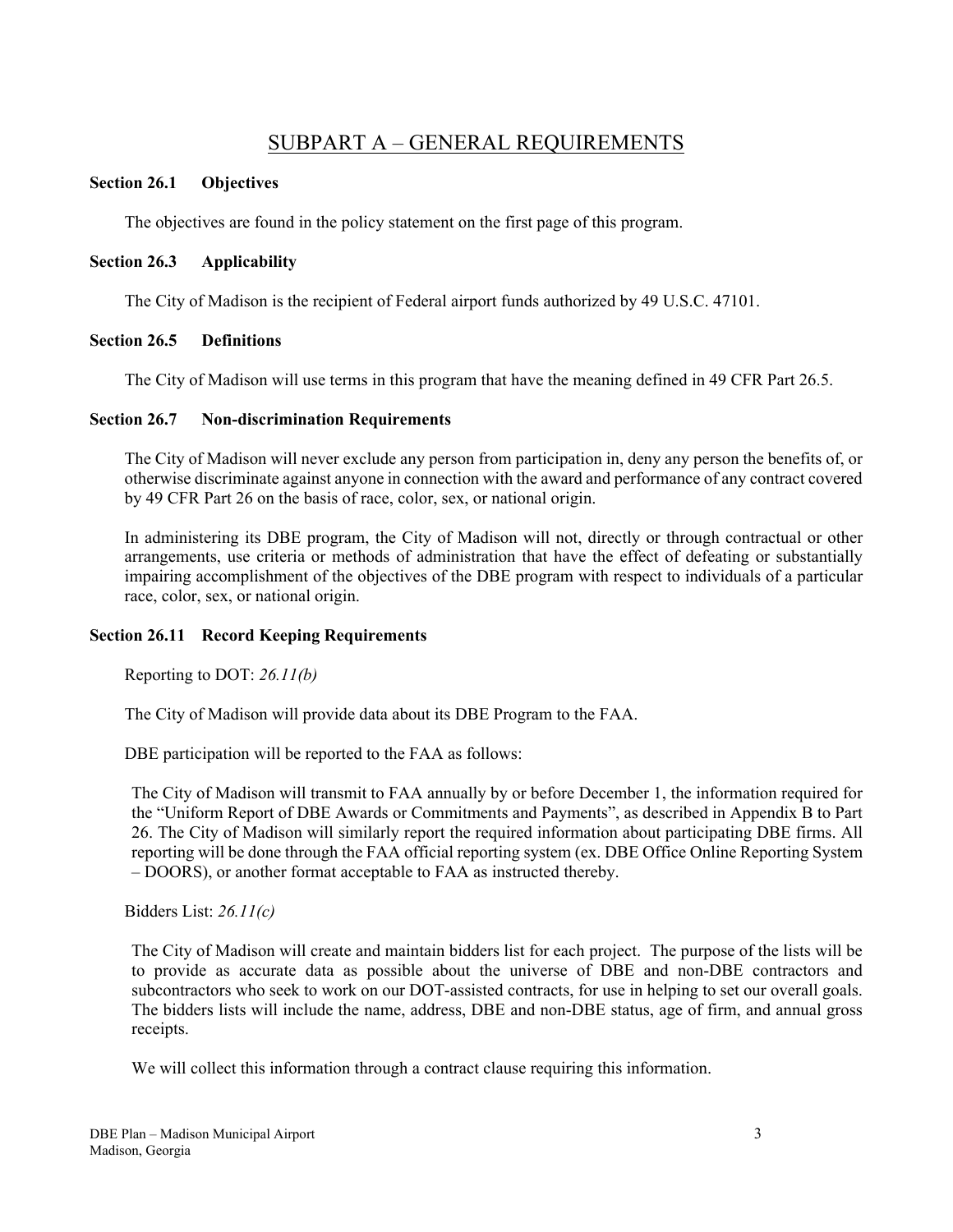#### **Section 26.13 Federal Financial Assistance Agreement**

The City of Madison has signed the following assurances, applicable to all DOT-assisted contracts and their administration:

#### Assurance: 26.13(a)

The City of Madison shall not discriminate on the basis of race, color, national origin, or sex in the award and performance of any DOT-assisted contract or in the administration of its DBE Program or the requirements of 49 CFR Part 26. The City of Madison shall take all necessary and reasonable steps under 49 CFR Part 26 to ensure nondiscrimination in the award and administration of DOT assisted contracts. The City of Madison's DBE Program, as required by 49 CFR Part 26 and as approved by DOT, is incorporated by reference in this agreement. Implementation of this program is a legal obligation and failure to carry out its terms shall be treated as a violation of this agreement. Upon notification to the City of Madison of its failure to carry out its approved program, the Department may impose sanctions as provided for under 49 CFR Part 26 and may, in appropriate cases, refer the matter for enforcement under 18 U.S.C. 1001 and/or the Program Fraud Civil Remedies Act of 1986 (31 U.S.C. 3801 et seq.).

This language will appear in financial assistance agreements with sub-recipients.

#### Contract Assurance: 26.13b

The City of Madison will ensure that the following clause is included in each DOT-funded contract it signs with a contractor (and each subcontract the prime contractor signs with a subcontractor):

The contractor, sub-recipient, or subcontractor shall not discriminate on the basis of race, color, national origin, or sex in the performance of this contract. The contractor shall carry out applicable requirements of 49 CFR Part 26 in the award and administration of DOT assisted contracts. Failure by the contractor to carry out these requirements is a material breach of this contract, which may result in the termination of this contract or such other remedy as the recipient deems appropriate.

### END OF SUBPART A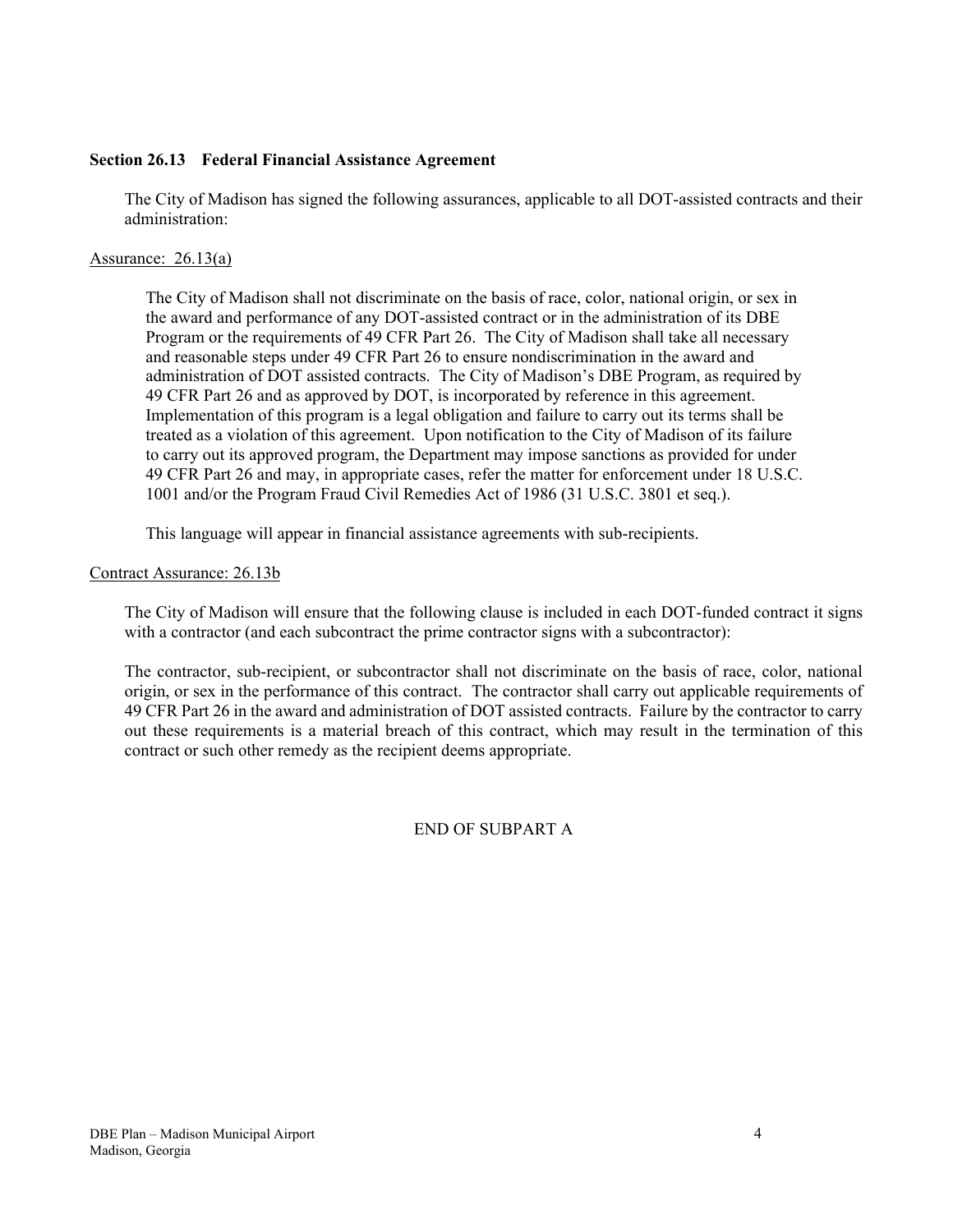# SUBPART B - ADMINISTRATIVE REQUIREMENTS

# **Section 26.21 DBE Program Updates**

Since the City of Madison has previously received grants of \$250,000 or more for airport planning or development, the City will continue to carry out this program until all funds from DOT financial assistance have been expended. The City of Madison will provide to the DOT updates representing significant changes in the program. In addition, we will submit an updated goal every three years prior to August 1 if we plan to award contracts exceeding \$250,000 in FAA funds in the next 3-year period.

# **Section 26.23 Policy Statement**

The Policy Statement is provided on the first page of this program.

# **Section 26.25 DBE Liaison Officer (DBELO)**

The City of Madison has designated the individual designated in the Section 26.1, 26.23 - Objectives/Policy Statement of this plan as our DBELO.

In that capacity, the DBELO is responsible for implementing all aspects of the DBE program and ensuring that the City of Madison complies with all provisions of 49 CFR Part 26. The DBELO has direct, independent access to the Airport Director concerning DBE program matters. An organization chart displaying the DBELO's position in the organization is found in Attachment 2 to this program.

The responsibility for overseeing the DBE Plan is fulfilled by the DBELO on a part-time basis.

The DBELO is responsible for developing, implementing and monitoring the DBE program, in coordination with other appropriate officials and representatives of the City. Duties and responsibilities of the DBELO include the following:

- 1. Gathers and reports statistical data and other information as required by the FAA.
- 2. Reviews third party contracts and purchase requisitions for compliance with this program.
- 3. Works with all departments to set overall annual goals.
- 4. Ensures that bid notices and requests for proposals are available to DBEs in a timely manner.
- 5. Identifies contracts and procurements so that DBE goals are included in solicitations (both raceneutral methods and contract specific goals) and monitors results.
- 6. Analyzes the City of Madison's progress toward goal attainment and identifies ways to improve progress.
- 7. Participates in pre-bid meetings.
- 8. Advises the Airport Director and Airport staff on DBE matters and achievement.
- 9. Participates with the legal counsel to determine contractor compliance with good faith efforts.
- 10. Provides DBEs with information and assistance in preparing bids, obtaining bonding and insurance.
- 11. Acts as liaison to the Uniform Certification Program (UCP) in the State of Georgia.
- 12. Provides outreach to DBEs and community organizations to advise them of opportunities.

# **Section 26.27 DBE Financial Institutions**

DBE Plan – Madison Municipal Airport 5 Madison, Georgia It is the policy of the City of Madison to investigate the full extent of services offered by financial institutions owned and controlled by socially and economically disadvantaged individuals in the community, to make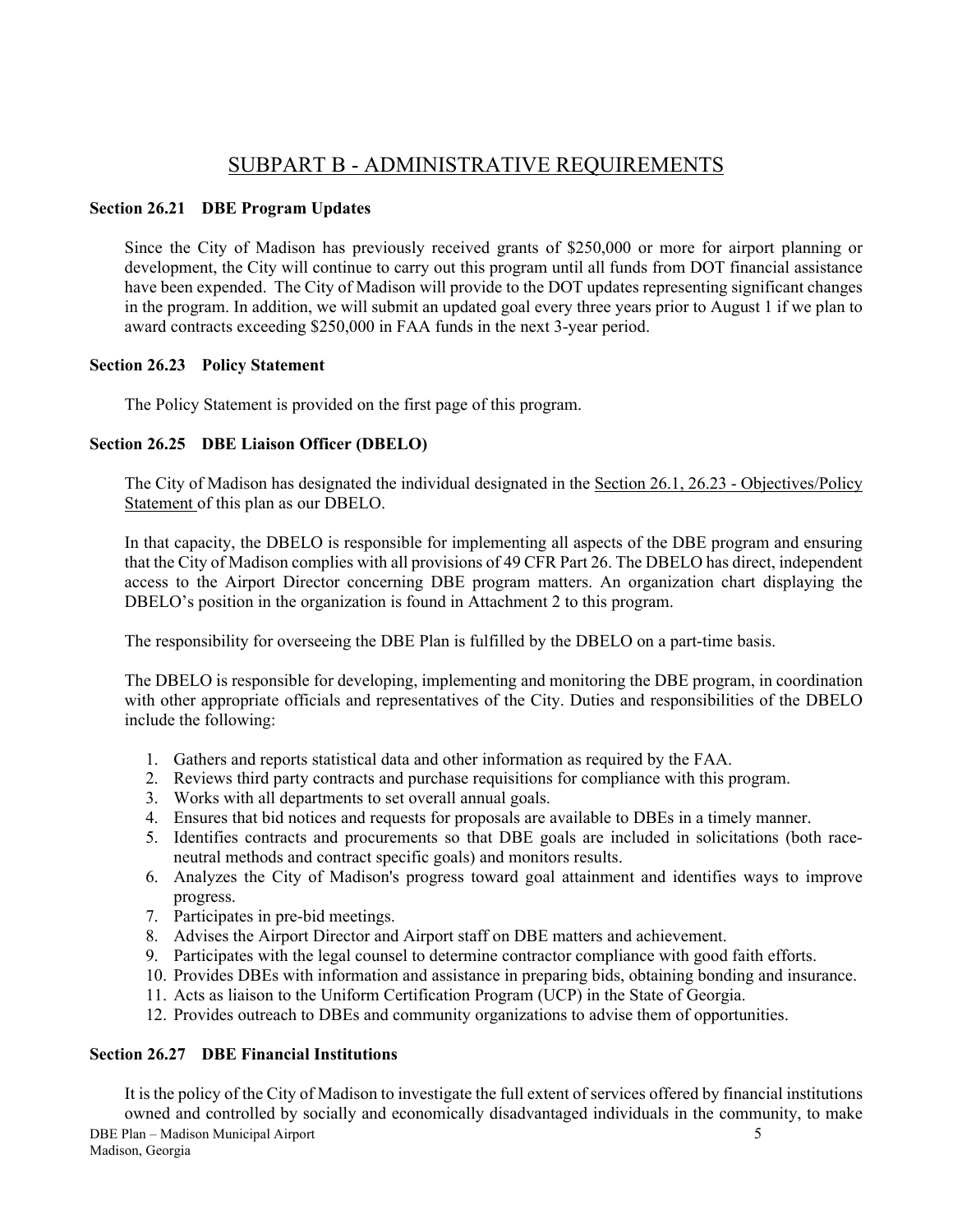reasonable efforts to use the institutions, and to encourage prime contractors on FAA-assisted contracts to make use of these institutions.

#### **Section 26.29 Prompt Payment Mechanisms**

The City of Madison requires that all subcontractors performing work on DOT-assisted contracts shall be promptly paid for work performed pursuant to their agreements, in accordance with all relevant federal, state, and local law.

The City of Madison will hold retainage from prime Contractors and provide for prompt and regular incremental acceptances of portions of the prime contract, pay retainage to prime Contractors based on these acceptances, and require a contract clause obligating the prime Contractor to pay all retainage owed to the subcontractor for satisfactory completion of the accepted work within 15 days after the Owner's payment to the prime Contractor.

In accordance with 49 CFR §26.29, the City of Madison established a contract clause implementing this requirement and requires prime contractors to pay subcontractors for satisfactory performance on their contracts no later than 15 days from the prime contractor's receipt of each payment from the City of Madison. The percent of retainage withheld will be 10%.

As such, the City of Madison will include the following clause in each FAA-assisted prime contract:

*The prime contractor agrees to pay each subcontractor under this prime contract for satisfactory performance of its contract no later than fifteen (15) days from the receipt of each payment the prime contractor receives from the City of Madison. The prime contractor agrees further to return retainage payments to each subcontractor within fifteen (15) days after the subcontractor's work is satisfactorily completed. Any delay or postponement of payment from the above referenced time frame may occur only for good cause following written approval of the City of Madison. This clause applies to both DBE and non-DBE subcontractors.* 

The City of Madison shall monitor and enforce compliance with the prompt payment requirements by requiring an affidavit of payment from the prime contractor with all payment requests that states that all subcontractors and suppliers have been paid from previous payments.

The prime contractor shall submit a release and waiver liens with their final payment request. At final payment, the subcontractors and/or suppliers shall certify that they have received payment in-full from the prime contractor by submittal of a release and waiver of liens to the City of Madison.

Complaints by subcontractors regarding the prompt payment requirements and steps to resolve disputes is outlined in Section 26.37, Monitoring and Enforcement Mechanisms. The City of Madison shall track and report all valid prompt payment complaints, including complaints regarding untimely return of retainage to the FAA. The website to report complaints and related data can be found at the following link:

*https://www.surveymonkey.com/r/PromptPaymentComplaints* 

#### **Section 26.31 Directory**

The City of Madison utilizes the Georgia Department of Transportation (GDOT) DBE Directory. The GDOT participates in the Unified Certification Program (UCP). The directory lists the firm's name,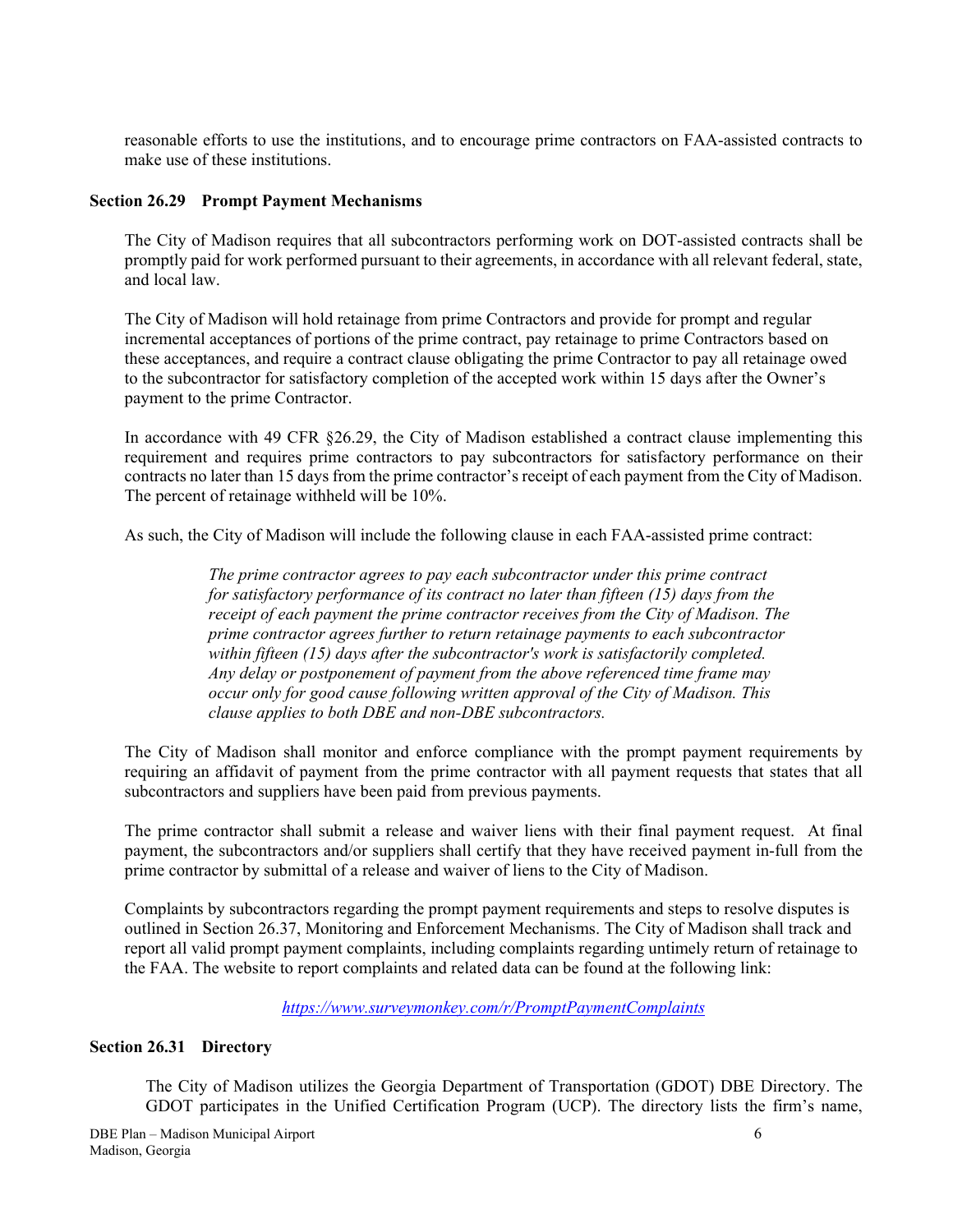address, phone number, date of most recent certification, and the type of work the firm has been certified to perform as a DBE. The Directory shall be available from the GDOT at the following address:

 Georgia Department of Transportation 600 W. Peachtree Street, N.W., Suite 700 Atlanta, GA 30308 Tel. 404-631-1972 or at the following web site: https://gdotbiext.dot.ga.gov/analytics/saw.dll?Dashboard

#### **Section 26.33 Over-concentration**

The City of Madison has not identified over-concentration of DBEs pursuant to 49 CFR Section 26.33 in any type of work that would unduly burden the opportunity of non-DBE firms to participate in that type of work.

#### **Section 26.35 Business Development Programs**

The City of Madison has not established a business development or mentor-protégé program; however, the State of Georgia has an established mentor protégé program called "Georgia Mentor-Protégé Connection" (https://georgiampc.org/protege/).

#### **Section 26.37 Monitoring and Enforcement Mechanisms**

The City of Madison implements and carries out appropriate mechanisms to ensure compliance with 49 CFR Part 26 program requirements by all program participants, including prompt payment, and describes and sets forth these mechanisms in the City of Madison's DBE program.

The City of Madison actively monitors participation by maintaining a running tally of actual DBE attainments (e.g., payments actually made to DBE firms), including a means of comparing these attainments to commitments.

### Monitoring Payments to DBE's and Non-DBE's

The City of Madison undertakes ongoing monitoring of prime payments to subcontractors over the course of any covered contract. Such monitoring activities will be accomplished through the following method:

• The City of Madison will post prime contractor payments to a website, database, or other place accessible to subcontractors to alert them to the start of the 15-day clock for payment.

The City of Madison requires prime contractors to maintain records and documents of payments to subcontractors, including DBE's, for a minimum of three (3) years unless otherwise provided by applicable record retention requirements for the City of Madison's financial assistance agreement, whichever is longer. These records will be made available for inspection upon request by any authorized representative of The City of Madison or the Georgia Department of Transportation. The reporting requirement extends to all subcontractors, both DBE and non-DBE.

The City of Madison proactively reviews contract payments to subcontractors including DBE's. Each prime contractor payment will include proof of payments to subcontractor for prior subcontractor payment requests. Payment reviews will evaluate whether the actual amount paid to DBE subcontractors is equivalent to the amounts reported to the City of Madison by the prime contractor.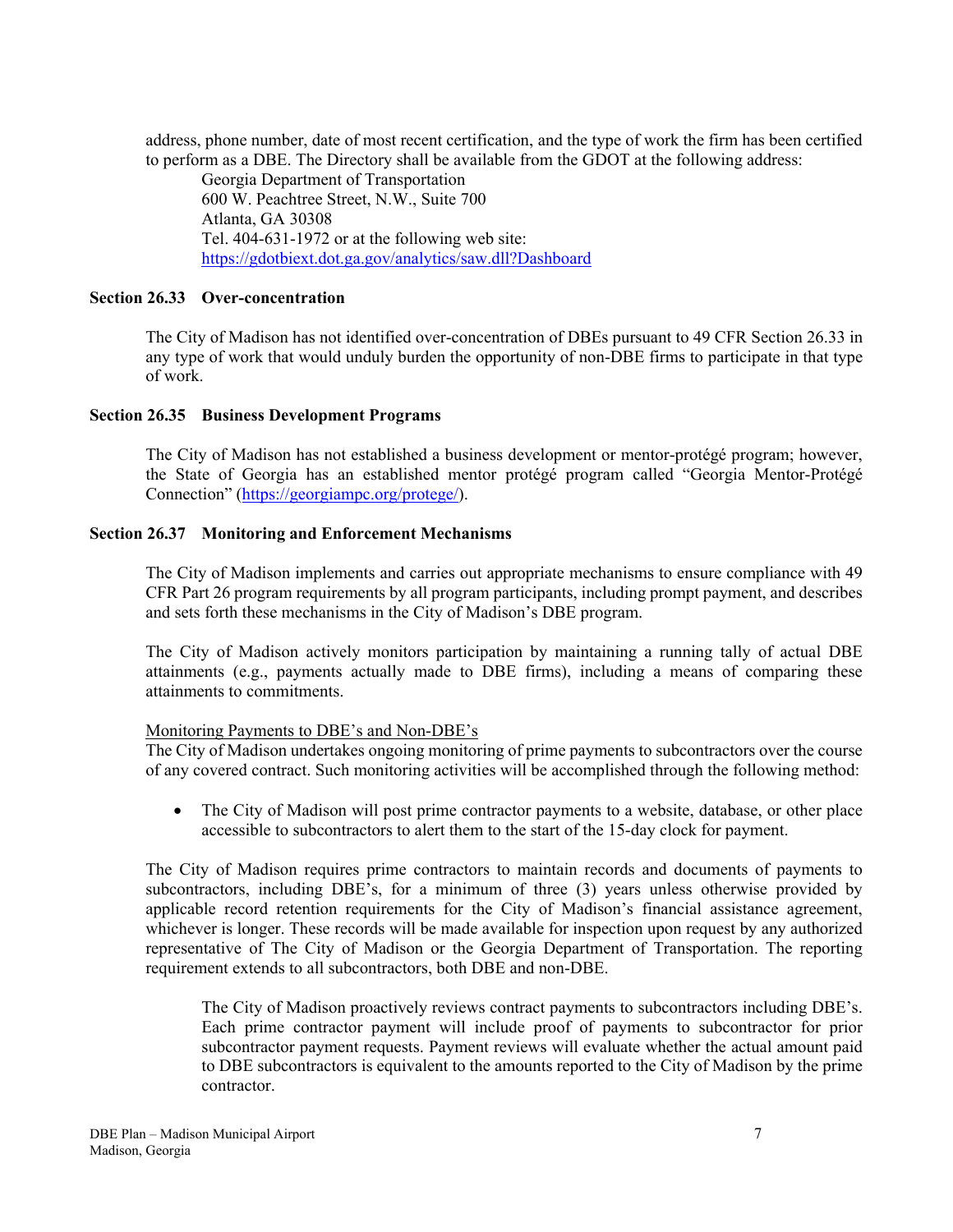# Prompt Payment Complaints

Complaints by subcontractors regarding the prompt payment requirements are handled according to the following procedure:

- A prompt payment complaint shall be filed with the DBELO.
- Within thirty (30) days, the DBELO will coordinate meeting for dispute resolution. Prompt Payment Dispute Resolution procedures will follow.

### Prompt Payment Dispute Resolution

The City of Madison will take the following steps to resolve disputes as to whether work has been satisfactorily completed for purposed of §26.29.

- The City of Madison will coordinate a meeting between the prime contractor and subcontractor(s) with resident project representative and/or project manager present as appropriate for the purposes of prompt payment dispute resolution.
- Representatives of each interested party shall have authority to bind the party to the execution and delivery of the resolution. As the enforcing authority, the City of Madison shall present a representative with authority to bind.
- If a prompt payment complaint with the DBELO does not result in timely and meaningful action by the City of Madison to resolve prompt payment disputes, the affected subcontractor may contact the Georgia Department of Transportation Inspector General for further action.

The City of Madison has established, as part of its DBE program, a contract clause in Section 26.29 to ensure prompt payment and return of retainage by ensuring prime contractors will pay subcontractors for completed work prior to requesting payment from the City of Madison.

### Enforcement Actions for Noncompliance of Participants

The City of Madison will provide appropriate means to enforce the requirements of §26.29. These means include:

- In accordance with the contract, assessing liquidated damages against the prime contractor for each day beyond the required time period the prime contractor fails to pay the subcontractor
- Advise subcontractors of the availability of the payment and performance bond to assure payment for labor and materials in the execution of the work provided for in the contract.

### Monitoring Contracts and Work Sites

The City of Madison reviews contracting records and engages in active monitoring of work sites to ensure that work committed to DBEs at contract award or subsequently (e.g., as the result of modification to the contract) is actually performed by the DBEs to which work was committed. Work site monitoring is performed by the resident project representative such as the project manager, or managing consultant, etc. Contracting records are reviewed by the resident project representative. The City of Madison will maintain written certification that contracting records have been reviewed and work sites have been monitored for this purpose.

### Additional Compliance Measures

The City of Madison will bring to the attention of the FAA & GADOT any false, fraudulent, or dishonest conduct in connection with the program, so that the agencies can take the steps (e.g., referral to the Department of Justice for criminal prosecution, referral to the DOT Inspector General, action under suspension and debarment or Program Fraud and Civil Penalties rules) provided in 49 CFR §26.107.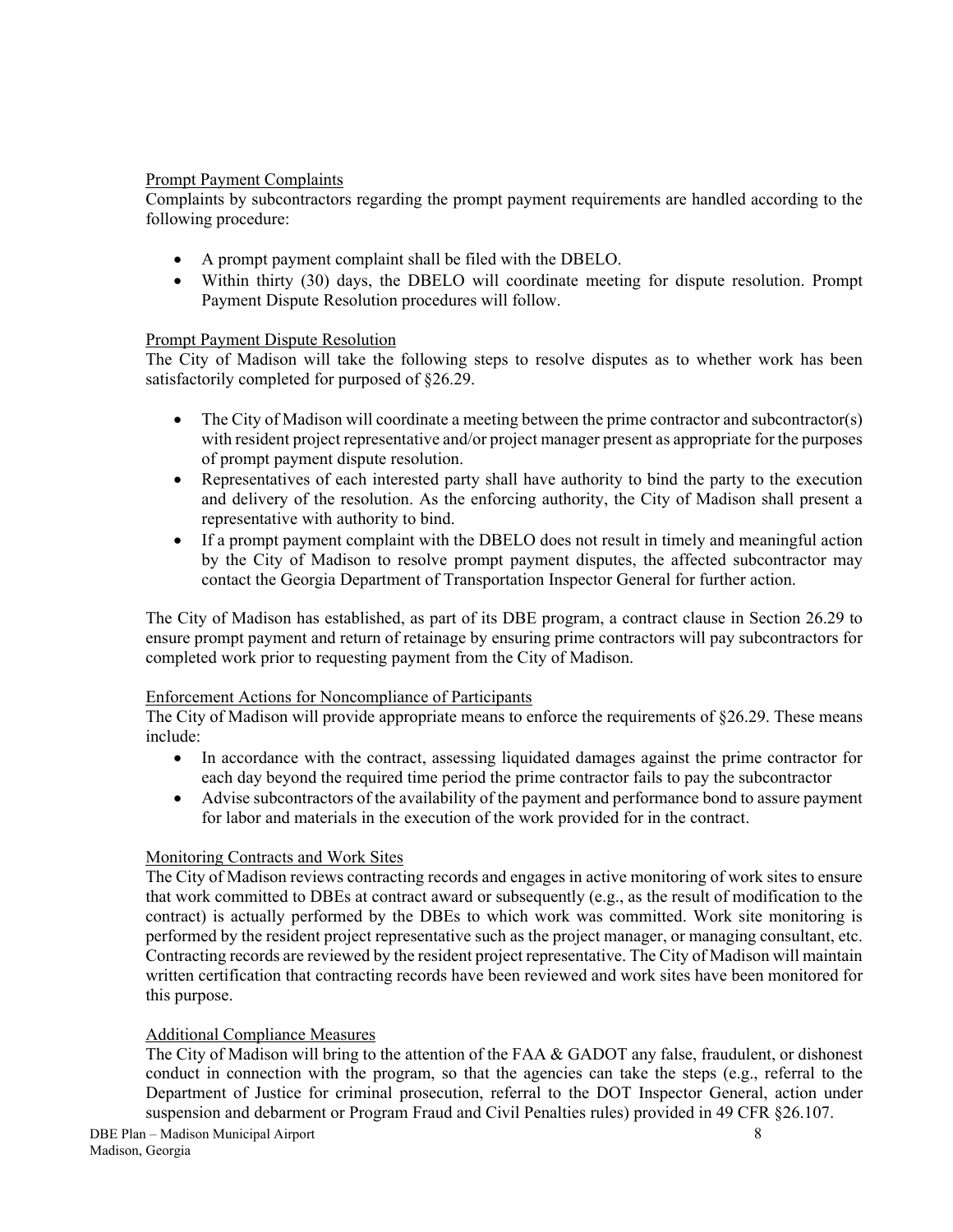The City of Madison has available several remedies to enforce the DBE requirements contained in its contracts, including but not limited to, the following:

- a. Breach of contract action, pursuant to the terms of the contract;
- b. Breach of contract action, pursuant to Section 26.109;

In addition, the federal government has available several enforcement mechanisms that it may apply to firms participating in the DBE program, including but noted limited to, the following:

- a. Suspension or debarment proceedings pursuant to 49 CFR Part 26.
- b. Enforcement action pursuant to 49 CFR Part 31.
- c. Prosecution pursuant to 18 US 1001.

# **Section 26.39 Fostering Small Business Participation**

The City of Madison has created a Small Business element to structure contracting requirements to facilitate competition by small business concerns, taking all reasonable steps to eliminate obstacles to their participation, including unnecessary and unjustified bundling of contract requirements that may preclude small business participation in procurements as prime contractors or subcontractors.

The small business element is incorporated as Attachment 7 to this DBE Program. The program elements will be actively implemented to foster small business participation as authorized under state law and ensuring aggressive steps will be taken to encourage small business participation, regardless of their location.

END OF SUBPART B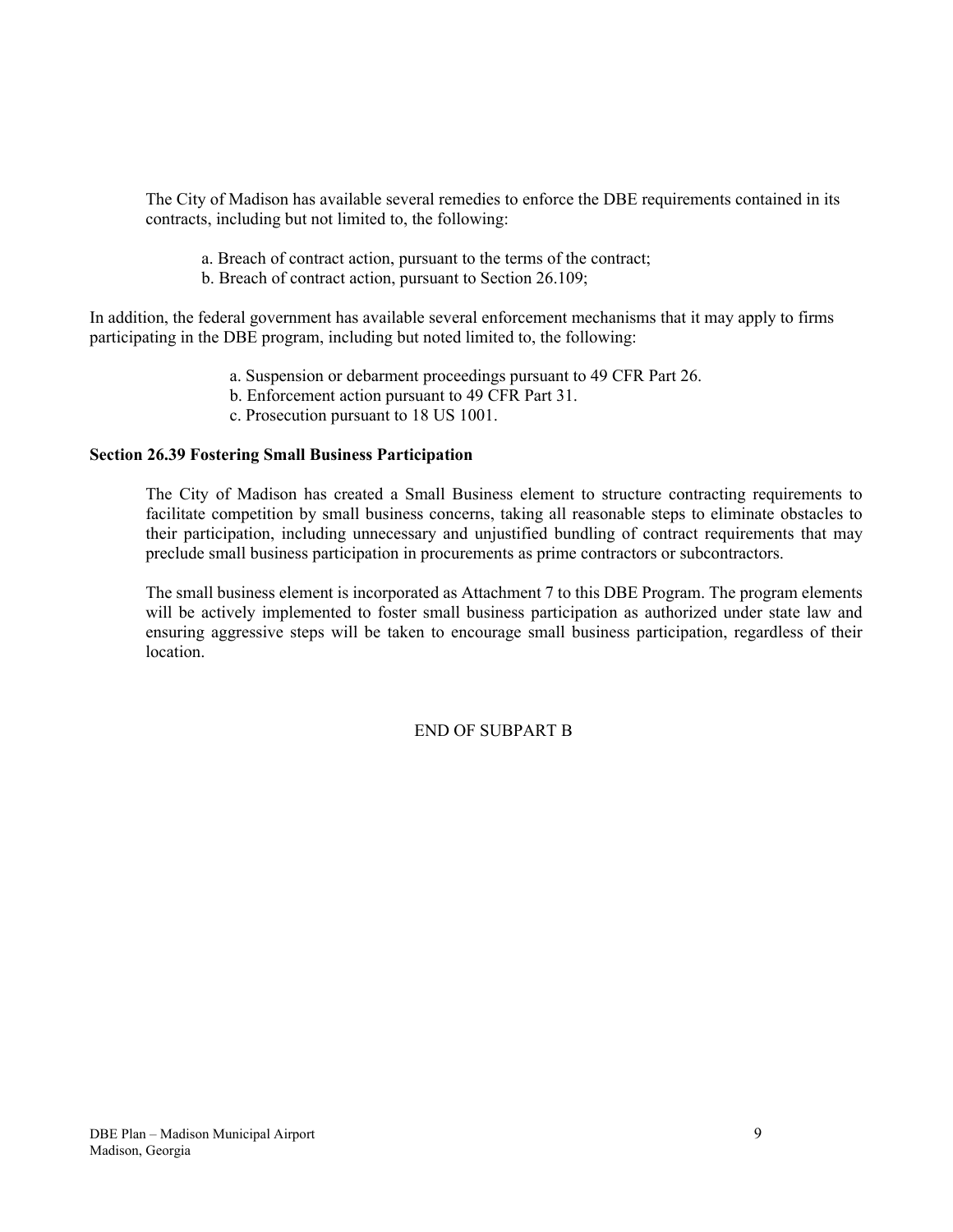# SUBPART C – GOALS, GOOD FAITH EFFORTS, AND COUNTING

## **Section 26.43 Set-asides or Quotas**

The City of Madison does not use quotas in any way in the administration of this DBE program.

### **Section 26.45 Overall Goals**

The City of Madison will establish the overall goal every three years. The overall goal is established in accordance with the 2-Step process as specified in 49 CFR Part 26.45. We will begin using our overall goal on October 1 of the 3-year goal period, unless we have received other instructions from the DOT. A description of the methodology, the goal calculations and break out of race-neutral and race conscious participation can be found in Attachment 5 and 6, respectively.

# **Process**

 The Airport submits its overall goal to DOT on or about August 1 prior to the 3-year goal period (i.e. Aug 1, 2020 for FY 2021 – 2023, Aug 1, 2023 for FY 2024-2026, and so on.)

 Before establishing the overall goal, the Airport will consult with the Georgia DOT's Equal Employment Opportunity Office

(http://www.dot.ga.gov/AboutGeorgia/Offices/Pages/OfficeDivisionDetails.aspx?officeID=32), minority, woman's and general contractor groups, community organizations and other officials or organizations to obtain information concerning the availability of disadvantaged and non- disadvantaged businesses, the effects of discrimination on opportunities for DBEs, and the Airport's efforts to establish a level playing field for the participation of DBEs. The following groups and organizations will be notified in writing of the goal determination process:

 Georgia Department of Transportation Equal Employment Opportunity Office Attn: Byron Browning 1 Georgia Center 600 West Peachtree St. NW,  $7<sup>th</sup>$  floor Atlanta, GA 30308 Tel. 404-631-1972

 Associated General Contractors of Georgia, Inc. 1940 The Exchange SE #100 Atlanta, GA 30339 Tel. 678-298-4100 http://www.agcga.org

 National Association of Women in Construction (NAWIC) 2997 Cobb Pkwy P.O. Box 724702 Atlanta, GA 31139

Georgia Transit Association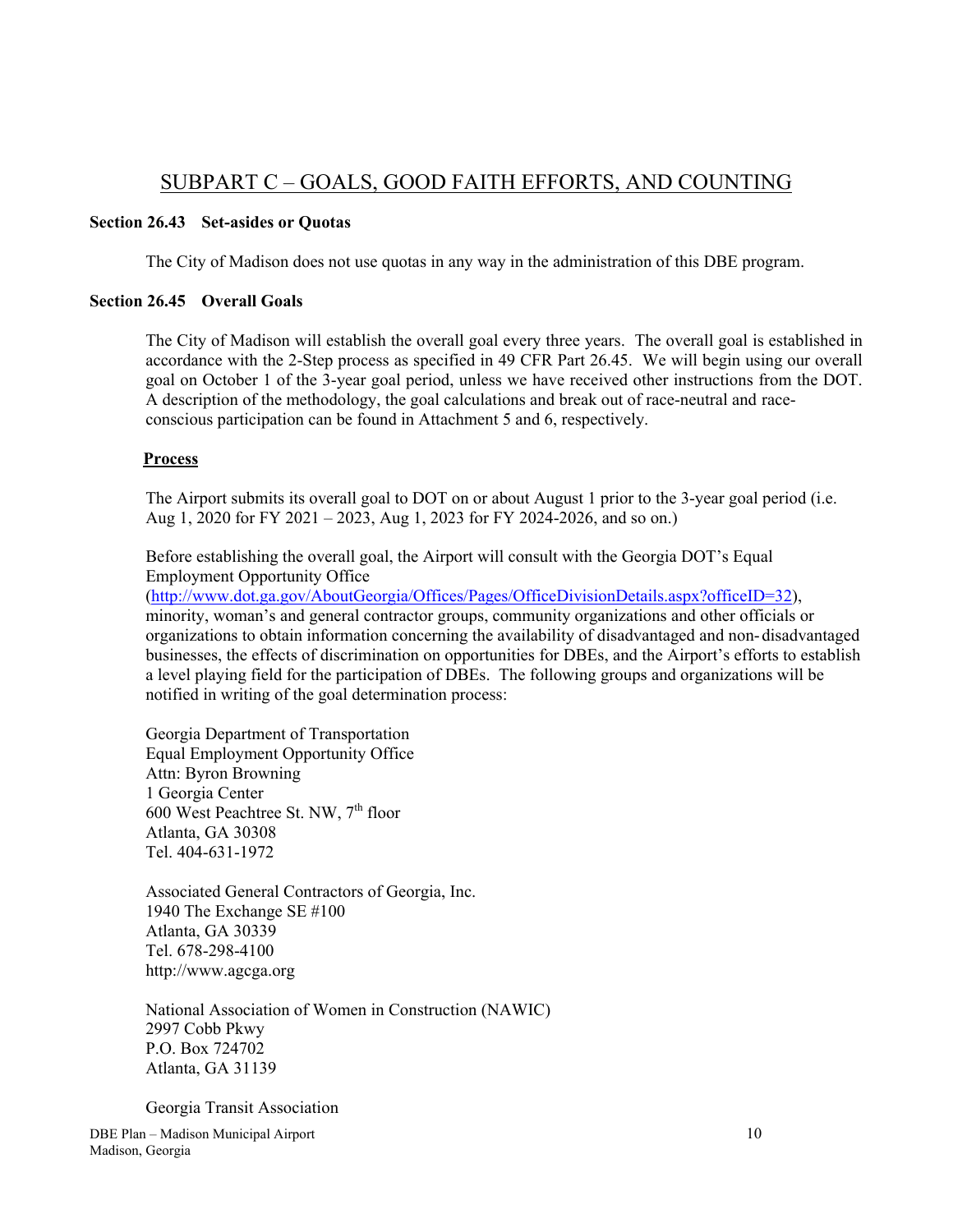$327 S. 9<sup>th</sup> St.$  Griffin, GA 30224 Tel: 678-603-1090

Following this consultation, the City of Madison will publish a notice of the proposed overall goal on the city web site(s) informing the public that the proposed goal and its rationale are available for inspection during normal business hours at the Airport office for 30 days following the date of the notice, and informing the public that the Airport or FAA will accept comments on the goals for 45 days from the date of the notice*.* Normally, the City of Madison will issue this notice on or about June 1 the year the DBE program is updated. The notice must include addresses to which comments may be sent and addresses where the proposal may be reviewed. A sample notice is included at the end of Attachment 5.

Our overall goal submission to the FAA will include a summary of information and comments received during this public participation process and our responses.

### **Section 26.47 Failure to Meet Overall Goals**

The City of Madison cannot be penalized or treated by the FAA as being in noncompliance with Part 26, because DBE participation falls short of an overall goal, unless the City of Madison fails to administer its DBE program in good faith.

The City of Madison understands that to be considered to be in compliance with this part, an approved DBE program and overall DBE goal, if applicable, must be maintained and this DBE Program must be administered in good faith.

The City of Madison understands that if the awards and commitments shown on the Uniform Report of Awards or Commitments and Payments at the end of any fiscal year are less than the overall goal applicable to that fiscal year, the following actions must be taken in order to be regarded by the Department as implementing this DBE Program in good faith:

- 1. Analyze in detail the reasons for the difference between the overall goal and the awards and commitments in that fiscal year;
- 2. Establish specific steps and milestones to correct the problems identified in the analysis to enable the goal for the new fiscal year to be fully met;
- 3. The City of Madison will prepare, within 90 days of the end of the fiscal year, the analysis and corrective actions developed under paragraphs 1 and 2 of this section. We will retain copies of analysis and corrective actions in records for a minimum of three years and will make it available to the FAA upon request.

### **Section 26.51(a-c) Breakout of Estimated Race-Neutral & Race-Conscious Participation**

The breakout of estimated race-neutral and race-conscious participation can be found in Attachment 6 to this program. This section of the program will be updated every three years when the goal calculation is updated.

#### **Section 26.51(d-g) Contract Goals**

The Airport will use contract goals to meet any portion of the overall goal the Airport does not project being able to meet using race-neutral means. Contract goals are established so that, over the period to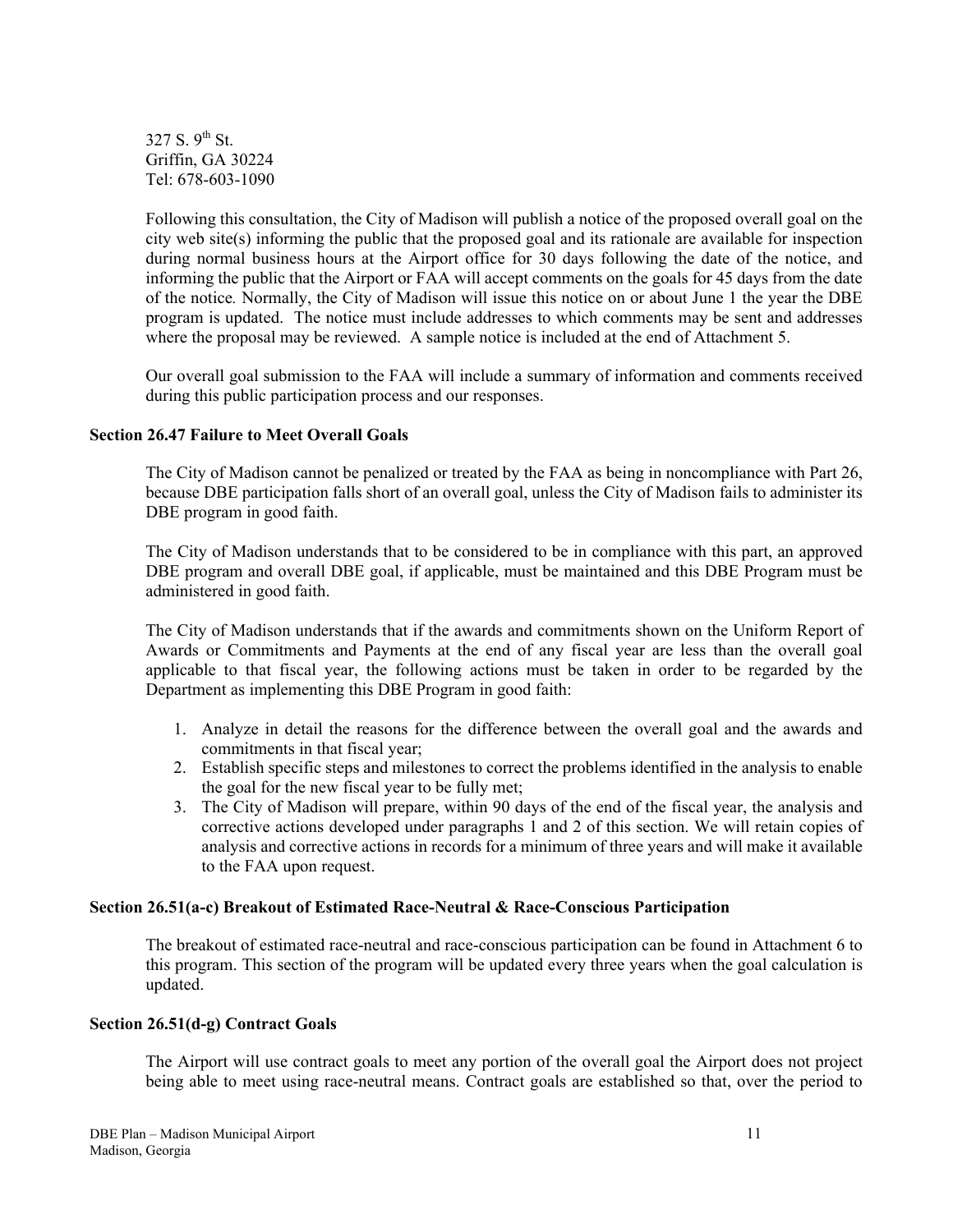which the overall goal applies, they will cumulatively result in meeting any portion of our overall goal that is not projected to be met through the use of race-neutral means.

We will establish contract goals only on those DOT-assisted contracts that have subcontracting possibilities. We need not establish a contract goal on every such contract, and the size of contract goals will be adapted to the circumstances of each such contract (e.g., type and location of work, availability of DBEs to perform the work.)

We will express our contract goals as a percentage of total amount of the DOT assisted contract.

#### **Section 26.53 Good Faith Efforts Procedures**

#### Demonstration of good faith efforts  $(26.53(a) \& c)$

The obligation of the bidder/offeror is to make good faith efforts. The bidder/offeror can demonstrate that it has done so either by meeting the contract goal or documenting good faith efforts. Examples of good faith efforts are found in Appendix A to 49 CFR Part 26.

The DBE Liaison Officer, or their representative, should be responsible for determining whether a bidder/offeror who has not met the contract goal has documented sufficient good faith efforts to be regarded as responsible.

The City of Madison will ensure that all information is complete and accurate and adequately documents the bidder/offeror's good faith efforts before we commit to the performance of the contract by the bidder/offeror.

#### Information to be submitted (26.53(b))

The City of Madison treats bidder/offerors' compliance with good faith efforts requirements as a matter of responsibility.

Each solicitation for which a contract goal has been established will require the bidders/offerors to submit the following information within 7 calendar days of being notified that they are the successful bidders, but before the contract is executed:

- 1. The names and addresses of DBE firms that will participate in the contract
- 2. A description of the work that each DBE will perform
- 3. The dollar amount of the participation of each DBE firm participation
- 4. Written and signed documentation of commitment to use a DBE subcontractor whose participation it submits to meet a contract goal
- 5. Written and signed confirmation from the DBE that it is participating in the contract as provided in the prime contractor's commitment; and
- 6. If the contract goal is not met, evidence of good faith efforts.

#### Administrative reconsideration (26.53(d))

Within 10 days of being informed by the City of Madison that it is not a responsible bidder/offeror because it has not documented sufficient good faith efforts, a bidder/offeror may request administrative reconsideration. Bidder/offerors should make this request in writing to the following reconsideration official: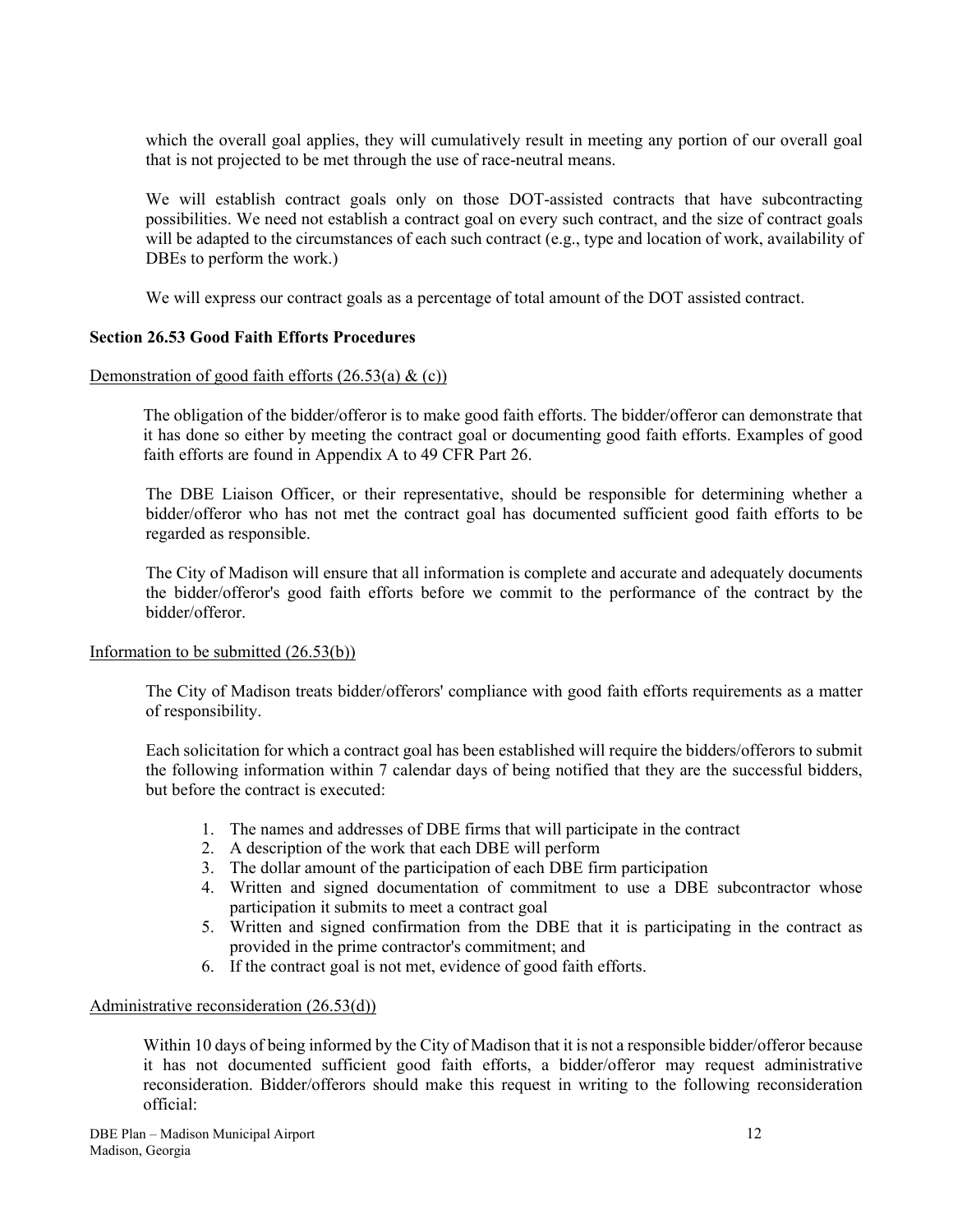Mr. Lee Moss, City Solicitor Prior, Daniel & Wiltshire, LLC 288 S. Main Street Madison, GA 30650 Tel: 706-342-9666

The reconsideration official will not have played any role in the original determination that the bidder/offeror did not make document sufficient good faith efforts.

As part of this reconsideration, the bidder/offeror will have the opportunity to provide written documentation or argument concerning the issue of whether it met the goal or made adequate good faith efforts to do so. The bidder/offeror will have the opportunity to meet in person with our reconsideration official to discuss the issue of whether it met the goal or made adequate good faith efforts to do so. We will send the bidder/offeror a written decision on reconsideration, explaining the basis for finding that the bidder did or did not meet the goal or make adequate good faith efforts to do so. The result of the reconsideration process is not administratively appealable to the U.S. Department of Transportation.

#### Good Faith Efforts when a DBE is replaced on a contract (26.53(f))

Before transmitting a request to terminate and/or substitute a DBE subcontractor to the City of Madison, the prime contractor must give notice in writing to the DBE subcontractor, with a copy to the City of Madison, of its intent to request to terminate and/or substitute the DBE, and the reason(s) for the request. The prime contractor must give the DBE five (5) days to respond to the prime contractor's notice and advise the City of Madison and the prime contractor of the reasons, if any, why the DBE objects to the proposed termination of its subcontract and why the prime contractor's action should not be approved. If required in a particular case as a matter of public necessity (e.g., safety), a response period shorter than five (5) days may be provided.

In addition to post-award terminations, the provisions of this section apply to pre-award deletions or substitutions for DBE firms put forward by offerors in negotiated procurements.

Each prime contract will include a provision stating:

*The contractor shall utilize the specific DBEs listed in the contractor's solicitation response to perform the work and supply the materials for which east is listed unless the contractor obtains prior written consent of the City of Madison as provided in 49 CFR Part 26, §26.53(f). Unless such consent is provided, the contractor shall not be entitled to any payment for work or material unless it is performed or supplied by the listed DBE.* 

The City of Madison will require a Contractor to make good faith efforts to replace a DBE that is terminated or has otherwise failed to complete its work on a contract with another certified DBE, to the extent needed to meet the contract goal. These good faith efforts shall be directed at finding another DBE to perform at least the same amount of work under the contract as the DBE that was terminated, to the extent needed to meet the contract goal that was established for the procurement. The good faith efforts shall be documented by the contractor. If the City of Madison requests documentation from the contractor under this provision, the contractor shall submit the documentation within seven (7) days, which may be extended for an additional seven (7) days if necessary at the request of the contractor. The City of Madison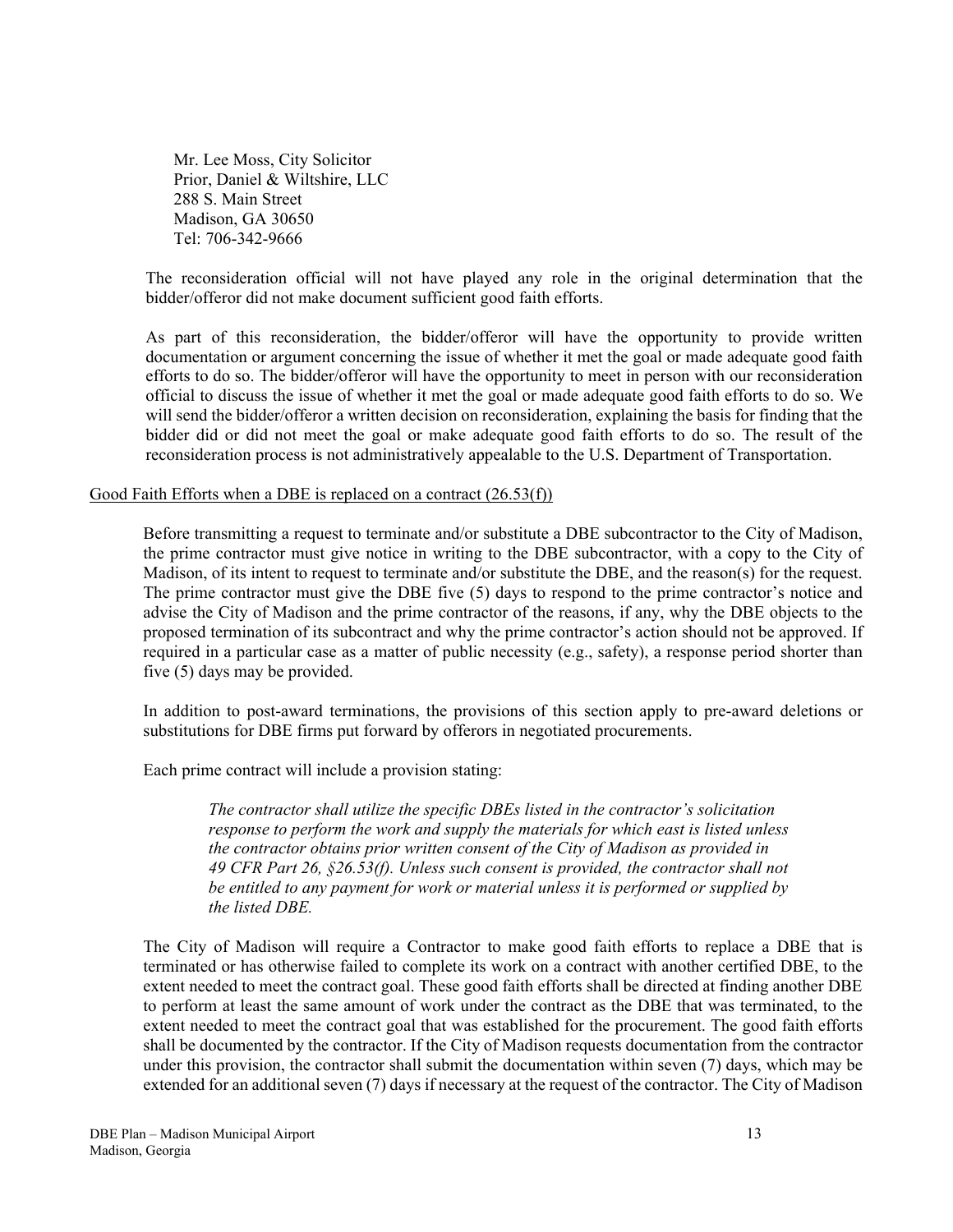shall provide a written determination to the contractor stating whether or not good faith efforts have been demonstrated.

If the contractor fails or refuses to comply in the time specified, the City of Madison will issue an order stopping all or part of payment/work until satisfactory action has been taken. If the contractor still fails to comply, the City of Madison may issue a termination for default proceeding.

### Sample Bid Specification:

*"The requirements of 49 CFR Part 26, Regulations of the U.S. Department of Transportation, apply to this contract. It is the policy of the City of Madison to practice nondiscrimination based on race, color, sex, or national origin in the award or performance of this contract. All firms qualifying under this solicitation are encouraged to submit bids/proposals. Award of this contract will be conditioned upon satisfying the requirements of this bid specification. These requirements apply to all bidders/offerors, including those who qualify as a DBE. A DBE contract goal of [as determined in the goal calculation attachment \_\_] percent has been established for this contract. The bidder/offeror shall make good faith efforts, as defined in Appendix A, 49 CFR Part 26 (Attachment 1), to meet the contract goal for DBE participation in the performance of this contract.* 

*The bidder/offeror will be required to submit the following information: (1) the names and addresses of DBE firms that will participate in the contract; (2) a description of the work that each DBE firm will perform; (3) the dollar amount of the participation of each DBE firm participating; (4) Written documentation of the bidder/offeror's commitment to use a DBE subcontractor whose participation it submits to meet the contract goal; (5) Written confirmation from the DBE that it is participating in the contract as provided in the commitment made under (4); and (6) if the contract goal is not met, evidence of good faith efforts."* 

#### **Section 26.55 Counting DBE Participation**

We will count DBE participation toward overall and contract goals as provided in 49 CFR 26.55. We will not count the participation of a DBE subcontract toward a contractor's final compliance with its DBE obligations on a contract until the amount being counted has actually been paid to the DBE.

### END OF SUBPART C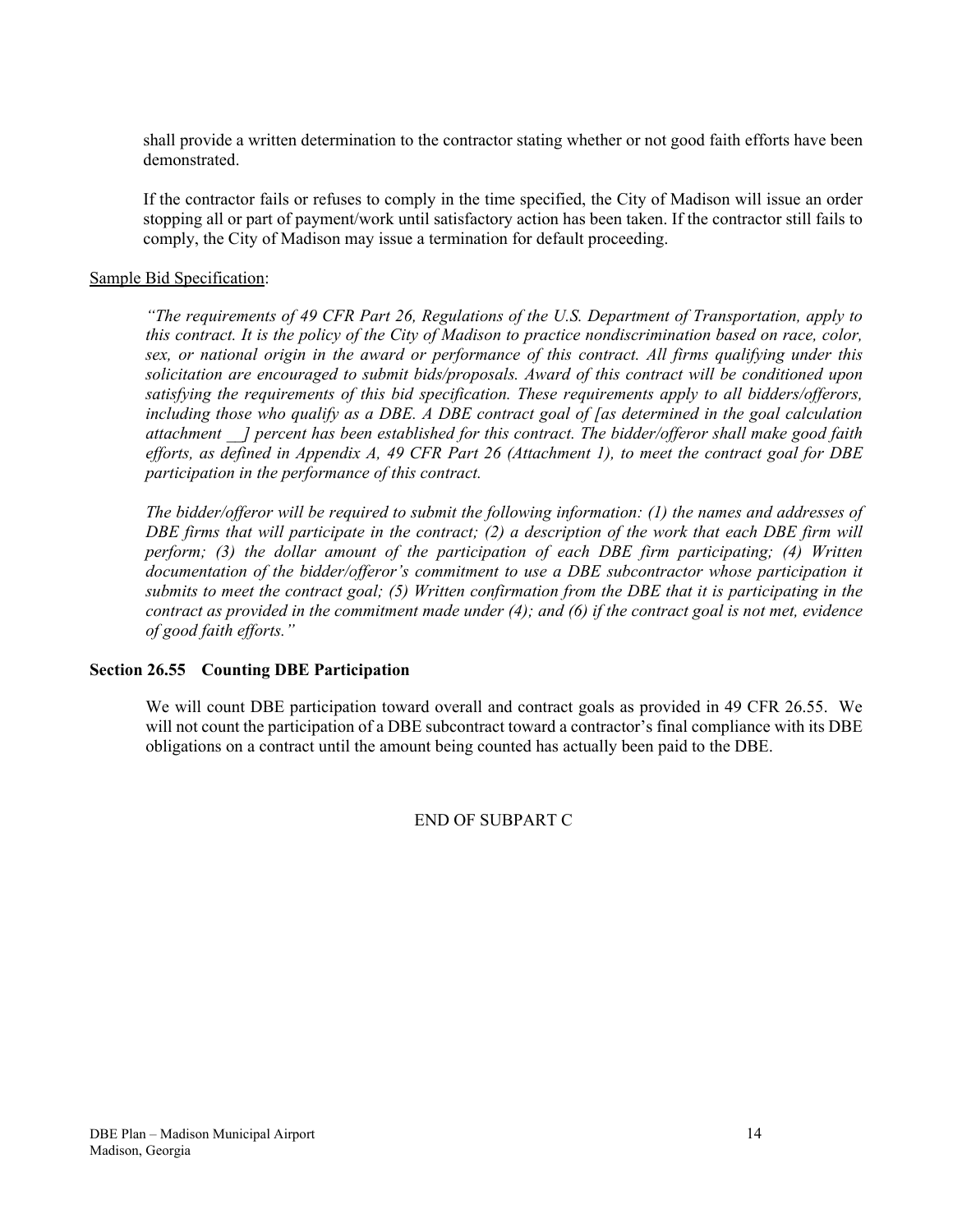# SUBPART D – CERTIFICATION STANDARDS

# **Section 26.61 – 26.73 Certification Process**

The City of Madison will use the certification standards of Subpart D of Part 26 to determine the eligibility of firms to participate as DBEs in DOT-assisted contracts. To be certified as a DBE, a firm must meet all certification eligibility standards.

For information about the certification process or to apply for certification, firms should call, write, or browse to the following:

 Georgia Department of Transportation Equal Employment Opportunity Office 1 Georgia Center 600 West Peachtree St. NW, 7<sup>th</sup> floor Atlanta, GA 30308 Tel. 404-631-1972 (Kimberly King, Administrator) or at the following web site: http://www.dot.ga.gov/PS/Business/DBE

END OF SUBPART D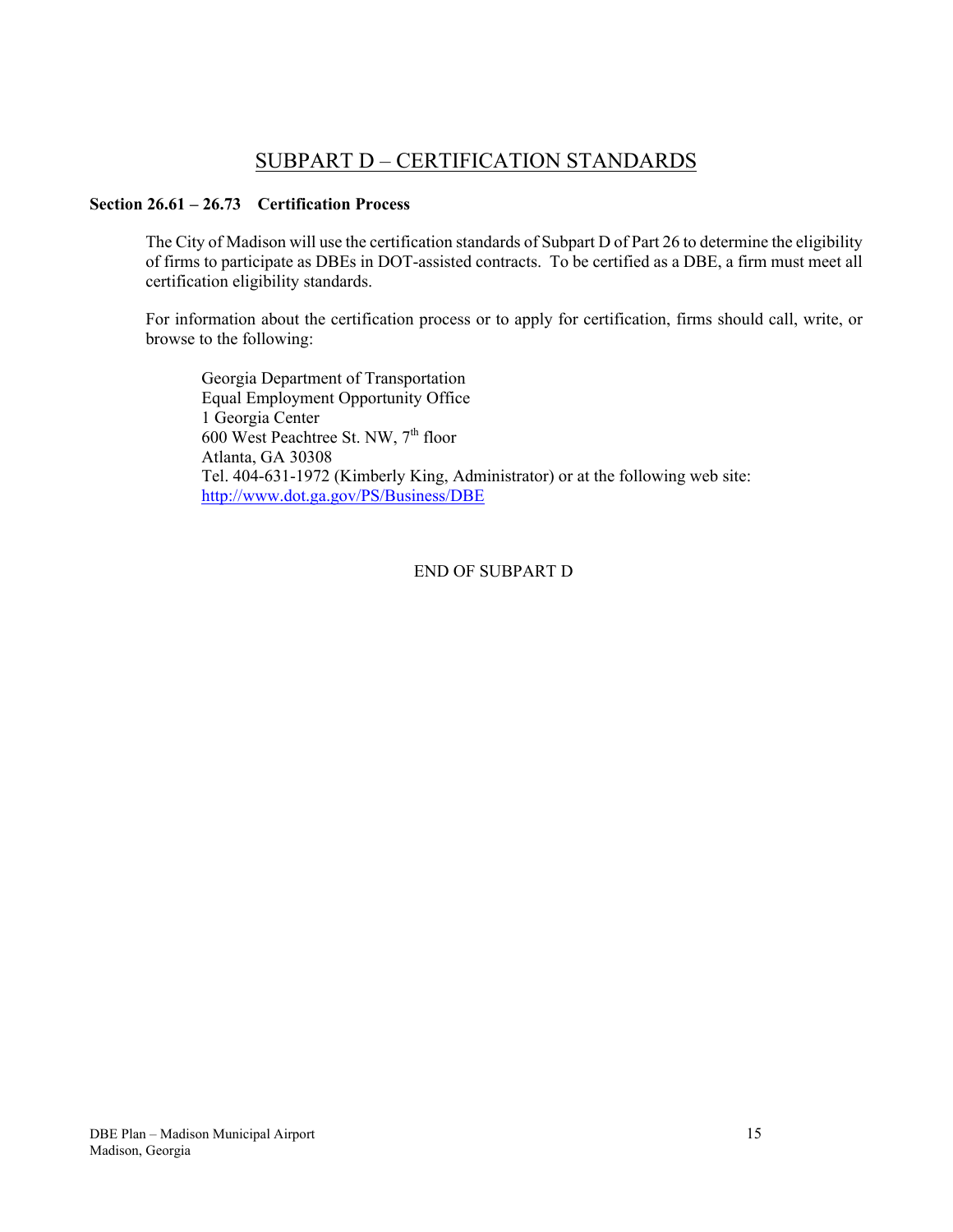# SUBPART E – CERTIFICATION PROCEDURES

## **Section 26.81 Unified Certification Programs**

The City of Madison is a non-certifying partner of the Georgia Department of Transportation (GDOT)<br>Unified Certification Program (UCP). The State of Georgia's UCP can be found at: The State of Georgia's UCP can be found at: http://www.dot.ga.gov/PartnerSmart/Business/Documents/Plan/Disadvantaged%20Business%20Enterpr ise%202019%20Program%20Plan.pdf

# **Section 26.83 Procedures for Certification Decisions**

### Re-certifications  $26.83(a)$  & (c)

The City of Madison will consult the State UCP Administrator on the review of the eligibility of DBEs.

# "No Change" Affidavits and Notices of Change

The UCP administrator shall require all DBEs to inform the State UCP, in a written affidavit, any change in its circumstances affecting its ability to meet size, disadvantaged status, ownership or control criteria of 49 CFR Part 26 or of any material changes in the information provided with the application for certification.

The UCP administrator also requires all owners of DBEs that have been certified to submit, on the anniversary date of their certification, a "no change" affidavit meeting the requirements of Section 26.83(j). The text of this affidavit is the following:

> I swear (or affirm) that there have been no changes in the circumstances of [name of DBE firm] affecting its ability to meet the size, disadvantaged status, ownership, or control requirements of 49 CFR Part 26. There have been no material changes in the information provided with [name of DBE]'s application for certification, except for any changes about which you have provided written notice to the State of Georgia UCP under 49 CFR Part 26.83(i).

The UCP administrator shall require DBEs to submit with this affidavit documentation of the firm's size and gross receipts.

The UCP administrator will notify all DBE firms currently certified by the State UCP of these obligations by certified mail. This notification will inform DBEs that to submit the "no change" affidavit, their owners must swear or affirm that they meet all regulatory requirements of Part 26, including personal net worth. Likewise, if a firm's owner knows or should know that he or she, or the firm, fails to meet a Part 26 eligibility requirement, (e.g., personal net worth), the obligation to submit a notice of change applies.

### Personal Net Worth

The UCP administrator will require all disadvantaged owners of applicants and of DBEs currently certified by the UCP whose eligibility under Part 26 requires review, to submit a statement of personal net worth at the time of the review.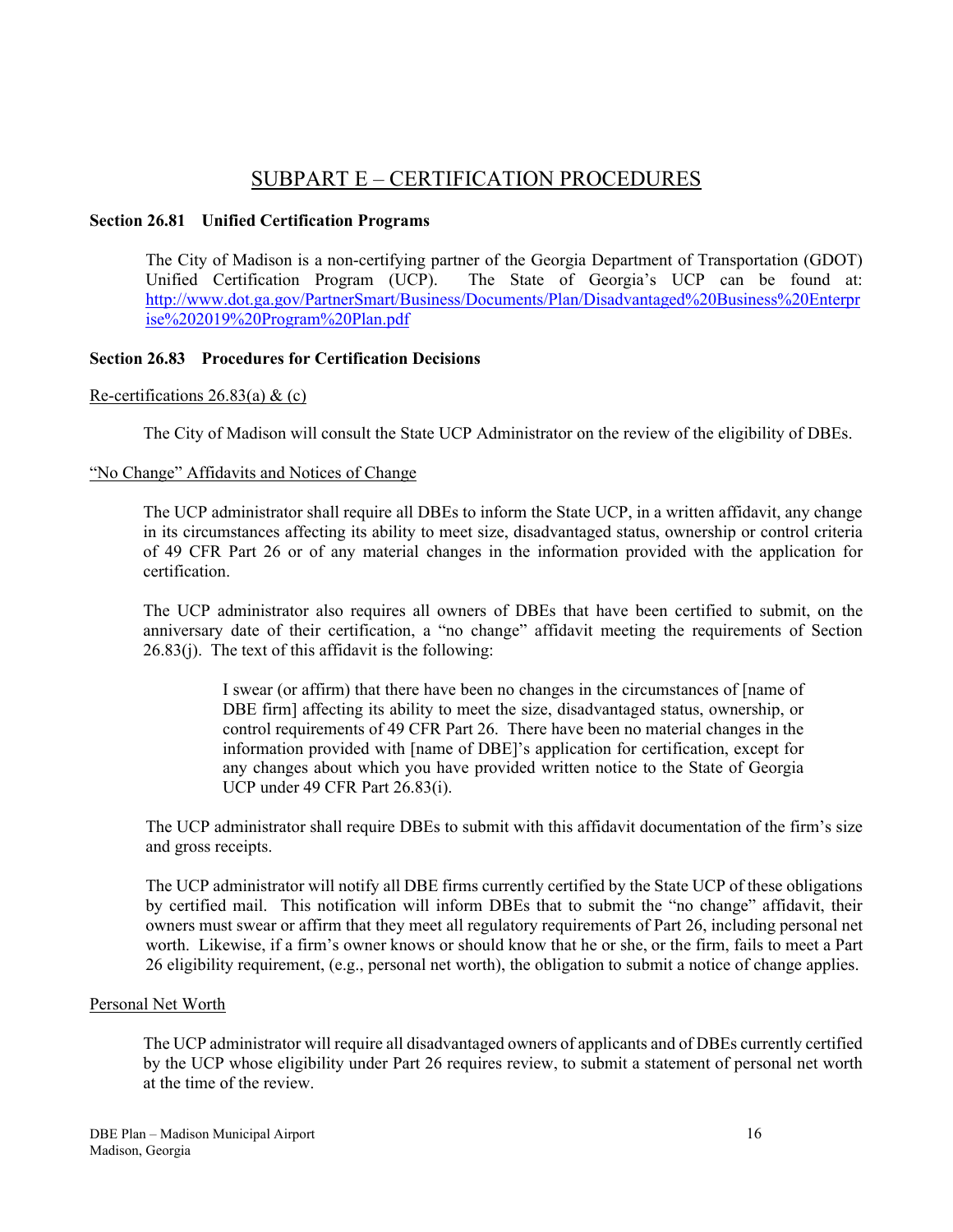### **Section 26.86 Denials of Initial Requests for Certification**

If the UCP's deny a firm's application or decertifies the DBE, the firm may not reapply until 12 months have passed from the UCP's action.

## **Section 26.87 Removal of a DBE's Eligibility**

In the event the City of Madison proposes to remove a DBE's certification, the City of Madison will follow procedures consistent with 49 CFR Section 26.87. To ensure separation of functions in a decertification, we have determined that the City Solicitor will serve as the decision-maker in decertification proceedings. The City of Madison has established an administrative "firewall" to ensure that the City Solicitor will not have participated in any way in the decertification proceeding against the firm (including in the decision to initiate such a proceeding).

#### **Section 26.89 Certification Appeals**

Any firm or complainant may appeal the Airport's decision in a certification matter to the US DOT. Such appeals may be sent to:

 US Department of Transportation - Departmental Office of Civil Rights External Civil Rights Program Division (S-33) 1200 New Jersey Ave., S.E. Washington, DC 20590 Phone: 202-366-4754, TTY: 202-366-9696, Fax: 202-366-5575

The UCP will promptly implement any DOT certification appeal decisions affecting the eligibility of DBEs for our U.S. DOT-assisted contracting (e.g., certify a firm if U.S. DOT has determined that the UCP denial of its application was erroneous).

END OF SUBPART E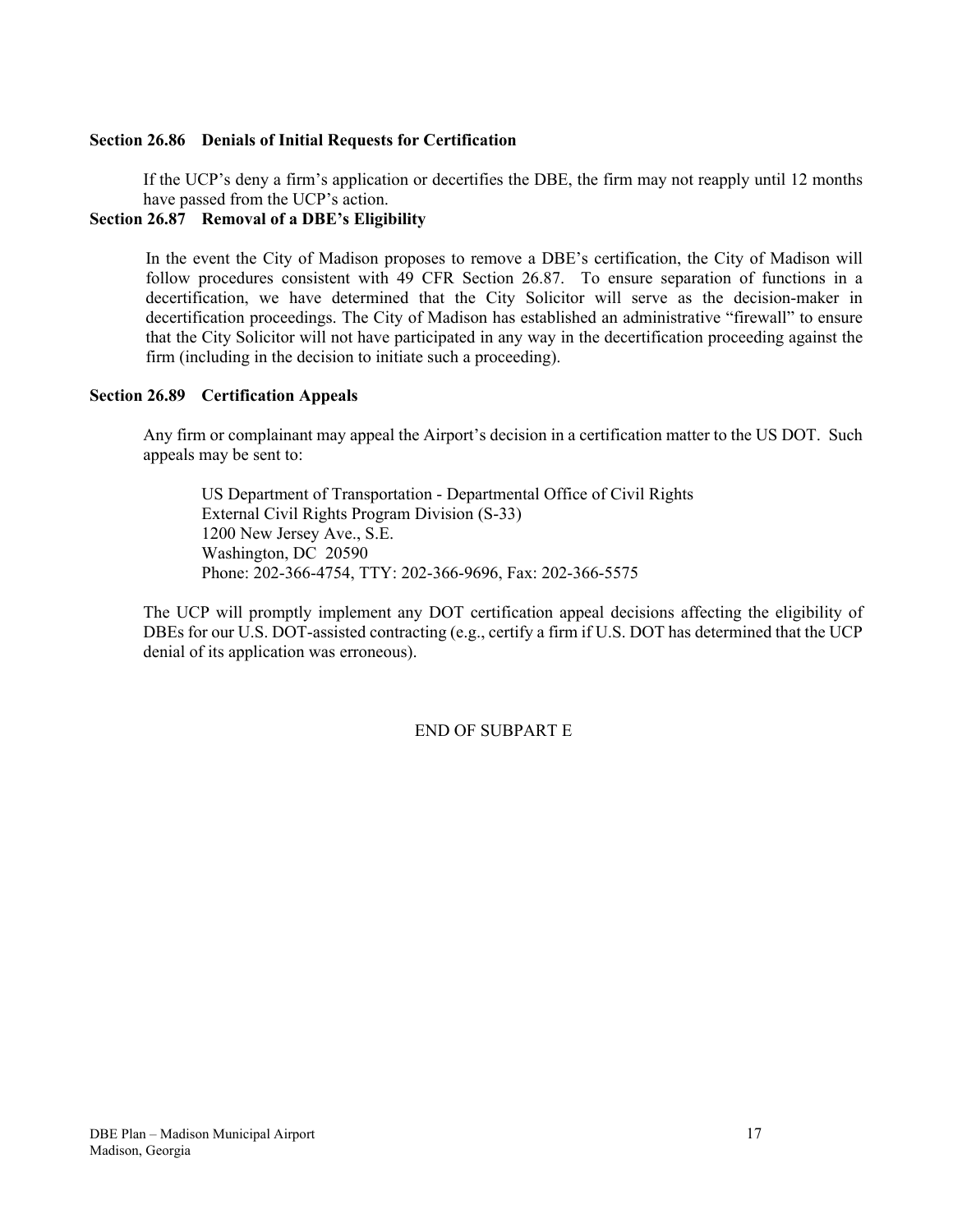# SUBPART F – COMPLIANCE AND ENFORCEMENT

### **Section 26.109 Information, Confidentiality, Cooperation**

We will safeguard from disclosure to third parties' information that may reasonably be regarded as confidential business information, consistent with Federal, state, and local law.

Notwithstanding any contrary provisions of state or local law, we will not release personal financial information submitted in response to the personal net worth requirement to a third party (other than the FAA) without the written consent of the submitter.

#### Monitoring Payments to DBEs

We will require prime contractors to maintain records and documents of payments to DBEs for three years following the performance of the contract. These records will be made available for inspection upon request by any authorized representative of City of Madison, GADOT or the FAA. This reporting requirement also extends to any certified DBE subcontractors.

We will perform interim audits of contract payments to DBEs. The audit will review payments to DBE subcontractors to ensure that the actual amount paid to DBE subcontractors equals or exceeds the dollar amounts stated in the schedule of DBE participation.

# END OF SUBPART F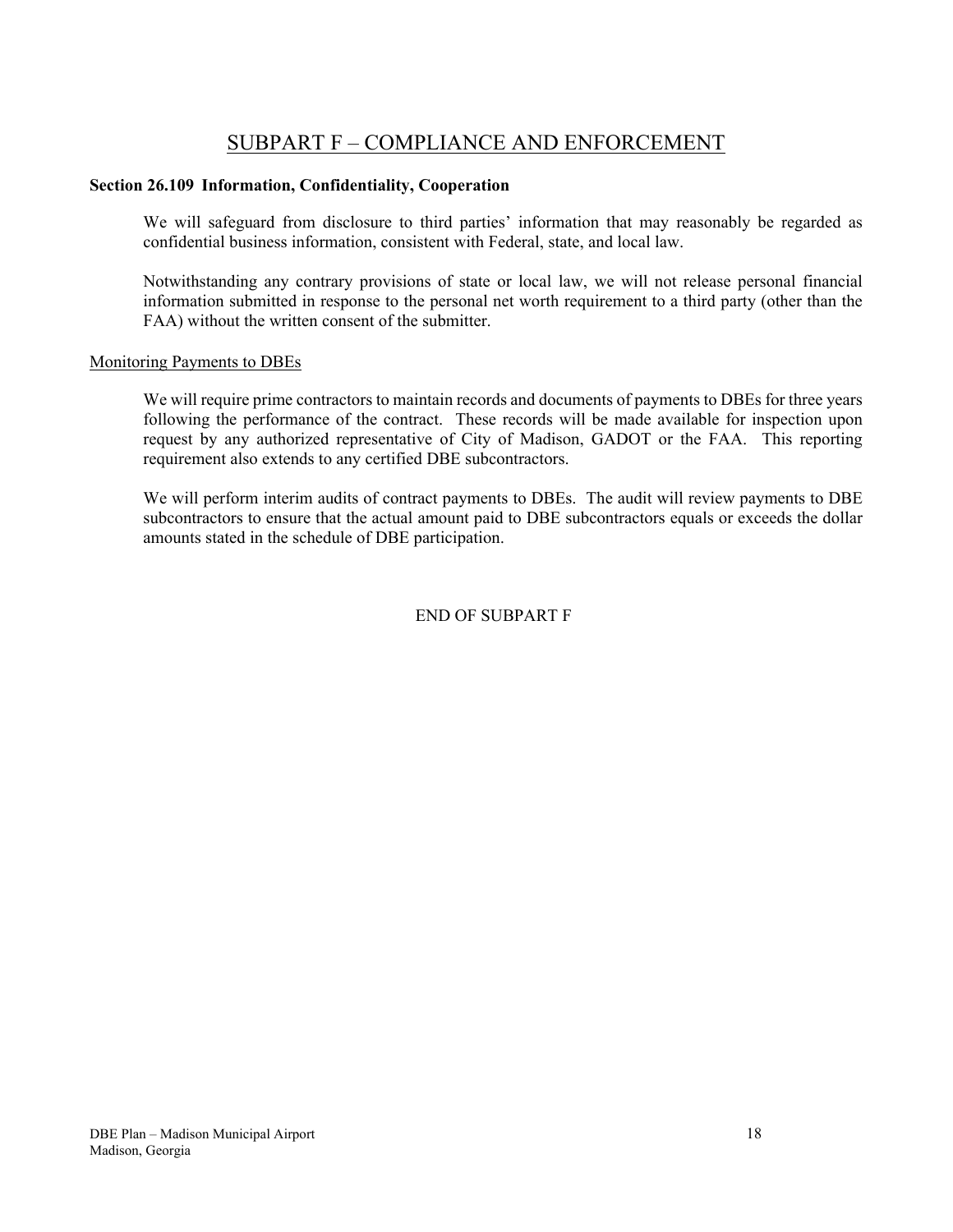# **Attachment 1**

# **Regulations: 49 CFR Part 26**

**Available by internet connection at the following: https://www.ecfr.gov/cgi-bin/text-idx?c=ecfr&tpl=/ecfrbrowse/Title49/49cfr26\_main\_02.tpl**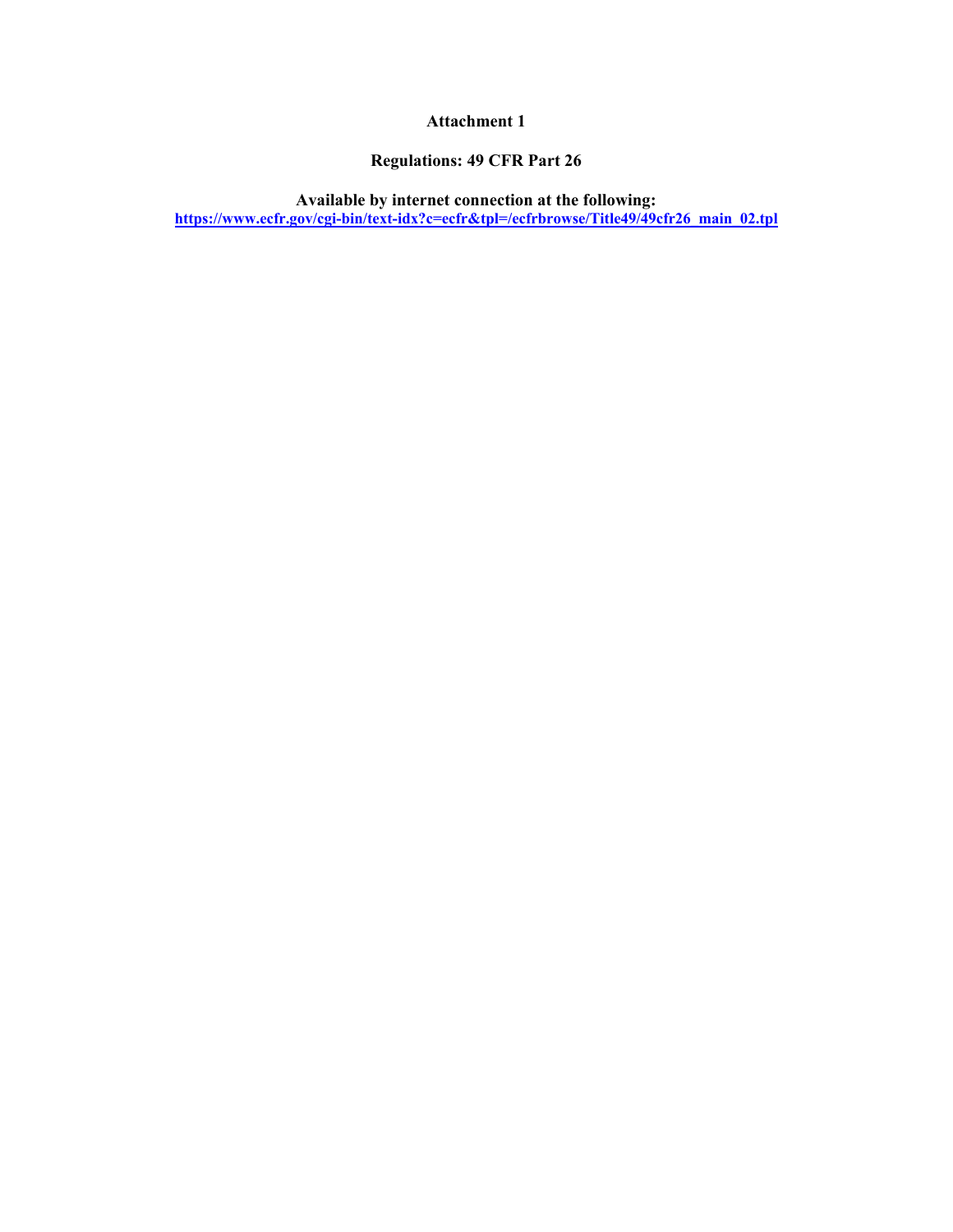# **Attachment 2**

# **Organizational Chart**

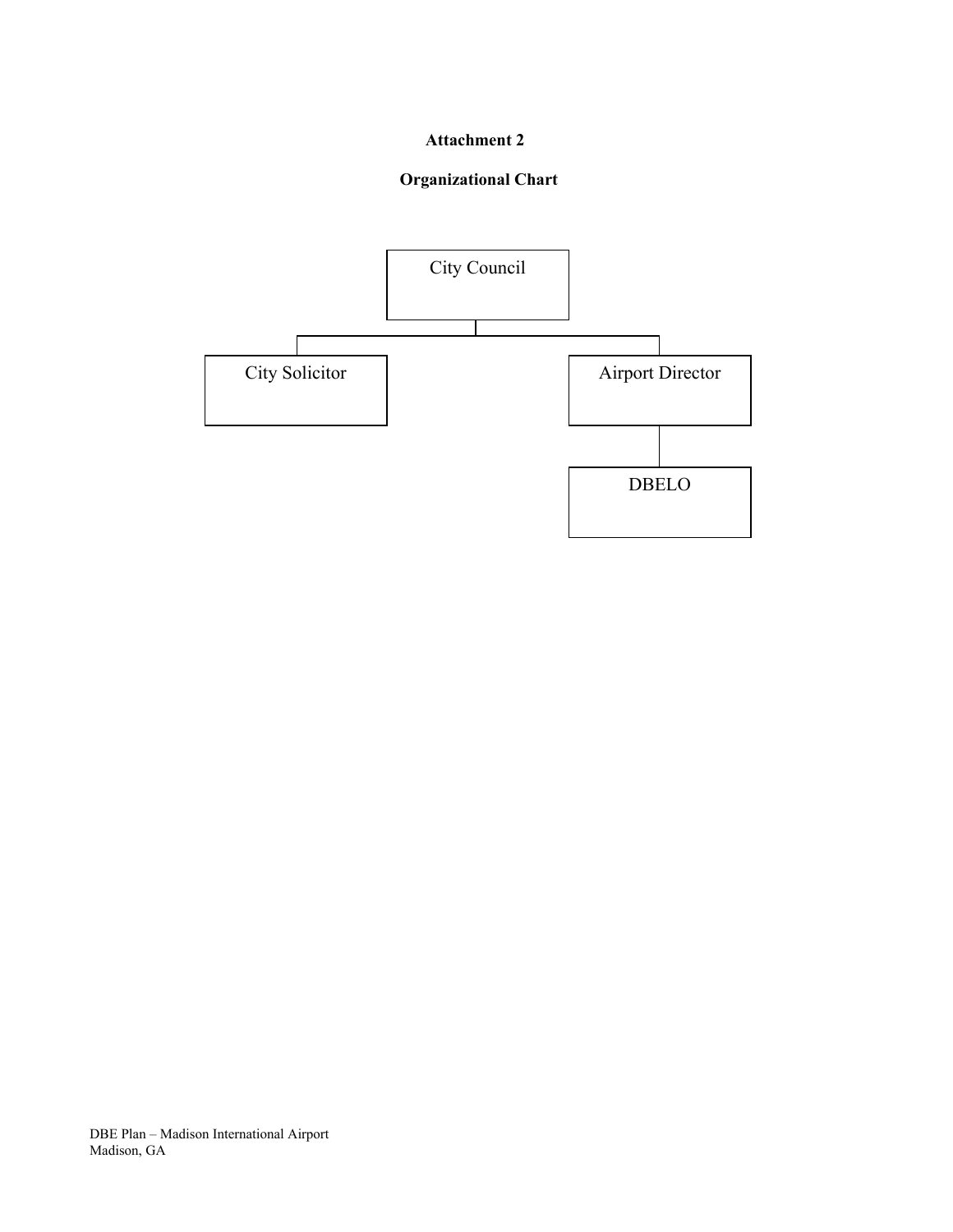## **Attachment 3 DBE Questionnaire**

## **Madison Municipal Airport Madison, GA**

As part of a recent bid form received by the City of Madison, your firm was identified as a Disadvantaged Business Enterprise (DBE) who submitted a bid or provided a price quote to another firm(s) submitting bids on a federally funded project. Per the requirements of 49 CFR Part 26, "Participation by Disadvantaged Business Enterprises in DOT Programs", the City of Madison has established a DBE plan. This plan is updated every three years to reflect the Airport's upcoming projects and the availability of qualified DBE firms that are ready, able and willing to participate in federally funded projects at the Madison Municipal Airport. The information below will assist the Airport in maintaining an accurate DBE directory of firms bidding, or are interested in the opportunity to participate in these projects.

Please provide the following information:

|                                   | Name of Firm:                                                                                                                                                                                                                  |
|-----------------------------------|--------------------------------------------------------------------------------------------------------------------------------------------------------------------------------------------------------------------------------|
|                                   | Address:                                                                                                                                                                                                                       |
|                                   | ,我们也不会有什么。""我们的人,我们也不会有什么?""我们的人,我们也不会有什么?""我们的人,我们也不会有什么?""我们的人,我们也不会有什么?""我们的人                                                                                                                                               |
|                                   | Contact Person: Note that the contract person of the contract person of the contract person of the contract of the contract of the contract of the contract of the contract of the contract of the contract of the contract of |
|                                   | Phone:                                                                                                                                                                                                                         |
|                                   | Fax: The contract of the contract of the contract of the contract of the contract of the contract of the contract of the contract of the contract of the contract of the contract of the contract of the contract of the contr |
|                                   | DBE Certifications (include expiration date): ___________________________________                                                                                                                                              |
|                                   | Type of Work Done by Firm: No. 1996. The Contract of Work Done by Firm:                                                                                                                                                        |
|                                   | Age of Firm: Annual Gross Revenues of Firm: Age of Firm:                                                                                                                                                                       |
| Bonding Capacities of Firm:       | Max. Single Contract:                                                                                                                                                                                                          |
|                                   |                                                                                                                                                                                                                                |
| Please remit this information to: | <b>DBE Liaison Officer</b><br>Madison Municipal Airport<br>132 North Main Street, P.O. Box 32<br>Madison, GA 30650                                                                                                             |

Your participation in this effort is appreciated and will help establish realistic DBE goals for future projects at the Madison Municipal Airport.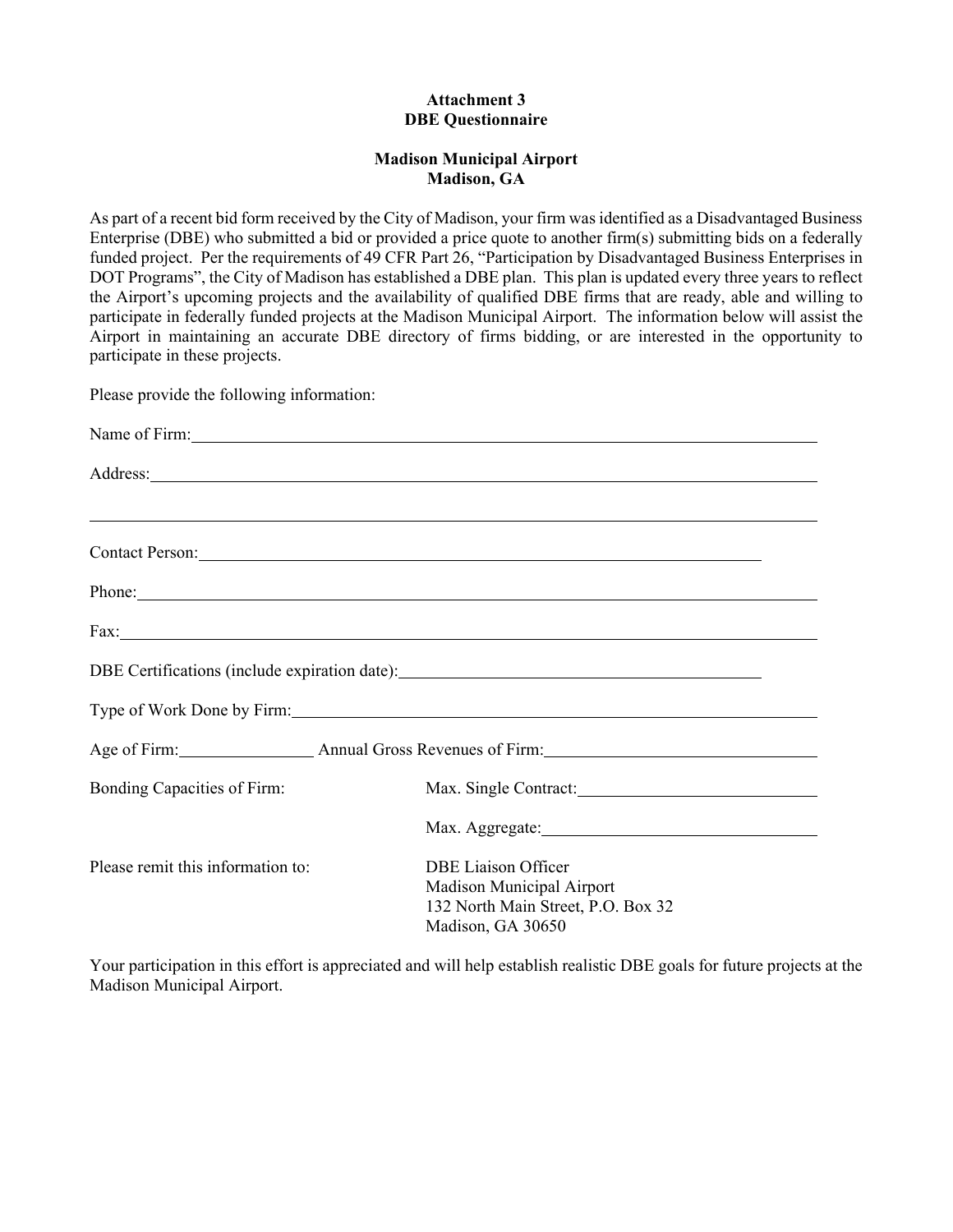#### **Attachment 4 List of DBEs in Market Area**

The link location provided in this attachment contains a list of participating DBEs in the State of Georgia UCP Directory. Only DBE's within the 90-mile market area of Madison Municipal Airport and in the below counties have been included in this plan's DBE goal analysis. The 90-mile market area of the Airport encompasses an eighty (80) county area consisting of the following counties:

*Baldwin, Banks, Barrow, Bartow, Bibb, Bleckley, Burke, Butts, Carroll, Cherokee, Clarke, Clayton, Cobb, Columbia, Coweta, Crawford, Dawson, DeKalb, Dodge, Douglas, Elbert, Emanuel, Fannin, Fayette, Forsythe, Franklin, Fulton, Gilmer, Glascock, Greene, Gwinnett, Habersham, Hall, Hancock, Hart, Henry, Houston, Jackson, Jasper, Jefferson, Johnson, Jones, Lamar, Laurens, Lincoln, Lumpkin, Macon, Madison, McDuffie, Meriwether, Monroe, Morgan, Newton, Oconee, Oglethorpe, Paulding, Peach, Pickens, Pike, Pulaski, Putnam, Rabun, Richmond, Rockdale, Spalding, Stephens, Talbot, Taliaferro, Taylor, Towns, Troup, Twiggs, Union, Upson, Walton, Warren, Washington, White, Wilkes, and Wilkinson Counties* 

Georgia Department of Transportation – UCP Directory: http://www.dot.ga.gov/PS/Business/DBE (UCP Directory link under the Directories drop down menu selection)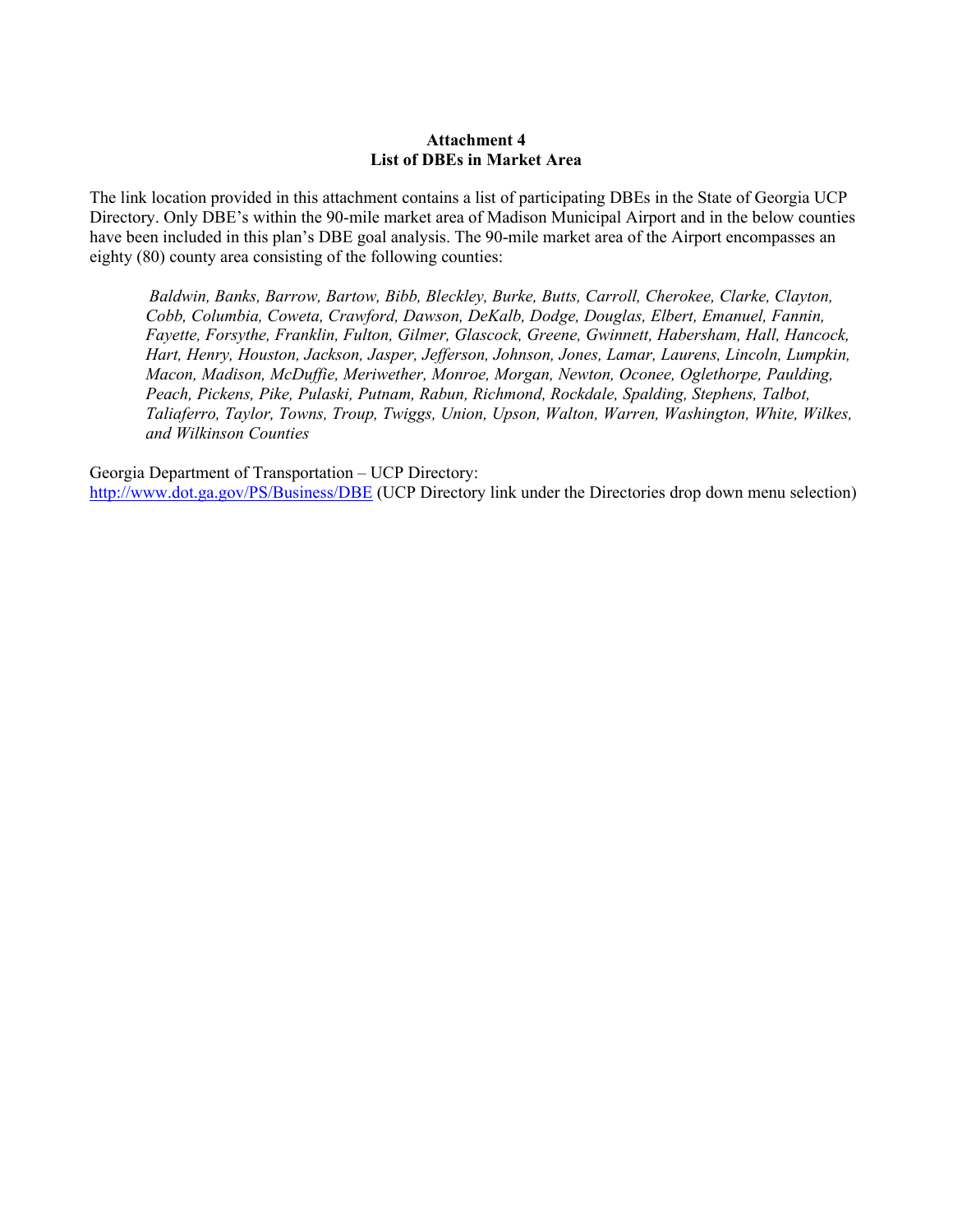#### **Attachment 5**

#### **Section 26.45: Overall Goal Calculation**

| <b>Name of Recipient:</b>            | Madison Municipal Airport                         |                                                  |  |
|--------------------------------------|---------------------------------------------------|--------------------------------------------------|--|
| <b>Goal Period:</b>                  | Federal Fiscal Years 2021, 2022, 2023 (FFY 21-23) |                                                  |  |
| <b>FAA-Assisted Contract Amount:</b> | FY 2021<br>FY 2022                                | <b>AIP Entitlement</b><br>80,000<br>S<br>270,000 |  |
|                                      | FY 2023<br>TOTAL:                                 | \$2,565,000<br>\$2,915,000                       |  |

#### **TOTAL FAA AWARDS**: **\$ 2,915,000**

The above "Total FAA Awards" excludes costs of a land acquisition project in FY 2021. Costs of land acquisition are not be considered in the determination of the Airport's FY 21-23 Goal. Federal AIP funds for the land acquisition project are \$540,000.

**Overall Three-Year Goal:** 4.57% to be accomplished through 4.57% RN and 0.0% RC

#### **Amount of Goal**

The federal dollar amount of FAA-assisted contracts that the City expects to award during FFY 2021-2023 is approximately \$2,915,000.00 (land purchases excluded). The awards are anticipated to be in airport related engineering and planning services, heavy civil construction projects, airfield electrical, topographic surveying, environmental consulting services, and construction materials testing. The City of Madison's goal is **4.57%** of federal expenditures to be spent with DBE Firms during this period, a cumulative total award of \$133,216.

#### **Methodology used to Calculate Overall DBE Goal**

The City has established the overall DBE goal in accordance with the 2-Step process as specified in 49 CFR Part 26.45. The first step determined the relative availability of DBEs in the market area, the "base figure". The second step adjusted the "base figure" percentage from Step 1 so that it reflects, as accurately as possible, the DBE participation expected in the absence of discrimination based on past participation and local data.

#### **Step 1: 26.45(c) DBE Base Figure Calculation**

Based on a review of the FFY 2021-2023 projects, it is anticipated that the program will attract firms that perform work under the North American Industry Classification System (NAICS) codes as indicated in the following table on a project by project basis. The most specific NAICS codes were utilized based on the type of professional and construction services to be performed per each project listed in the Capital Improvement Program.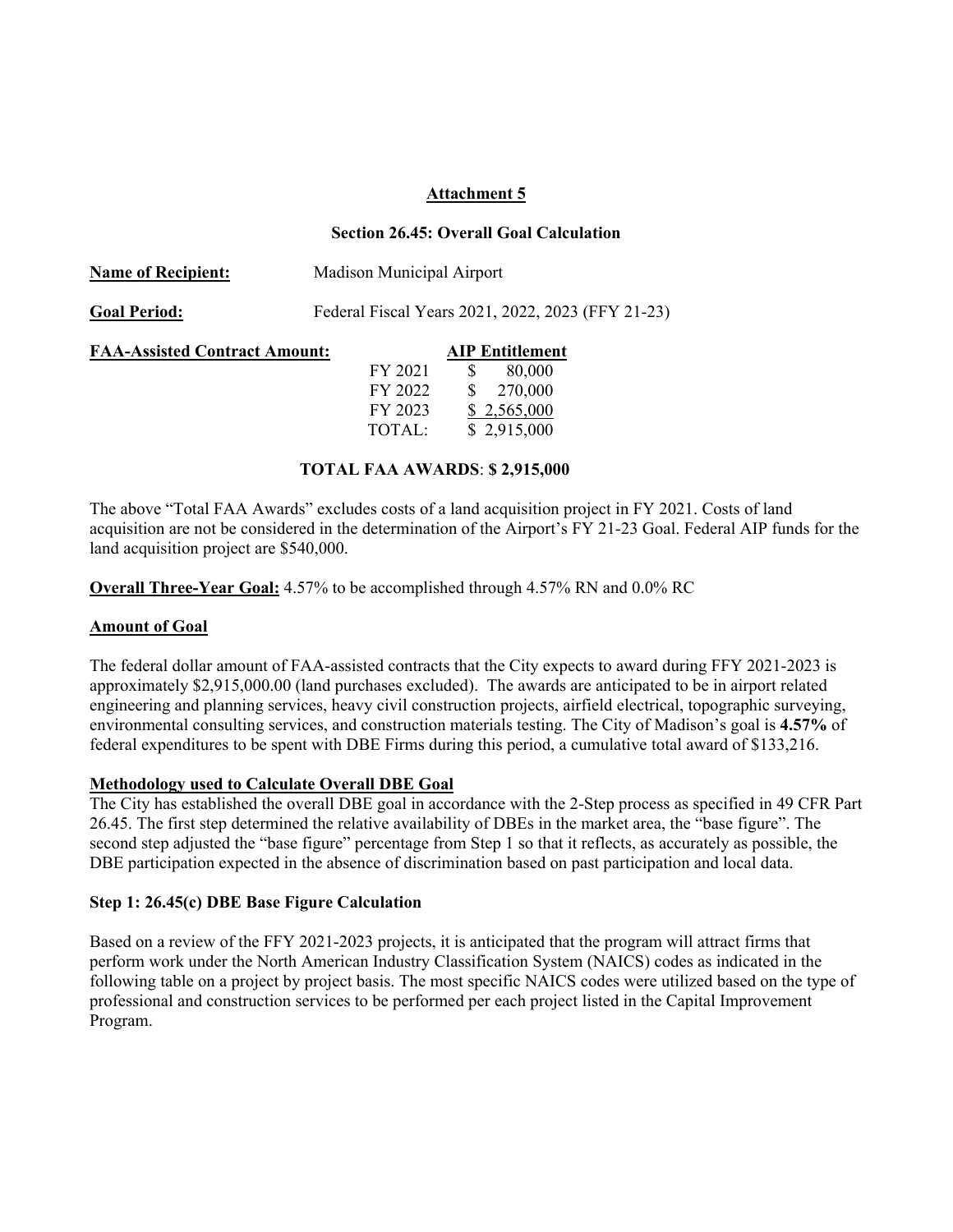| Year | $CIP$ Project <sup>1</sup>                        | <b>Industry Code Descriptions - NAICS Codes<sup>2</sup></b> |
|------|---------------------------------------------------|-------------------------------------------------------------|
| 2021 | Land Acquisition – Phase 3 (Not Included)         | Legal Services (54111)                                      |
|      |                                                   | Architectural Services (54131)                              |
|      |                                                   | Engineering Services (54133)                                |
|      |                                                   | Surveying and Mapping Services (54137)                      |
| 2021 | Remark Runway 14-32                               | Highway, Street, Bridge, Construction Services (23731)      |
|      |                                                   | Land Surveying Services (54137)                             |
|      |                                                   | Civil Engineering Services (54133)                          |
|      |                                                   | Consulting Engineering Services (54133)                     |
| 2021 | <b>DBE Plan Update</b>                            | Engineering Services (54133)                                |
| 2022 | Runway, Taxiway, Apron Rehab (No Lights) - Design | Architectural Services (54131)                              |
|      |                                                   | Engineering Services (54133)                                |
|      |                                                   | Surveying and Mapping Services (54137)                      |
|      |                                                   | Testing Laboratories (54138)                                |
| 2023 | Runway, Taxiway, Apron Rehab (No Lights) -        | Engineering Services (54133)                                |
|      | Construction                                      | Highway, Street, Bridge, Construction Services (23731)      |
|      |                                                   | Airport Runway Construction (237310)                        |
|      |                                                   | Airport Runway Line Painting/String (237310)                |

**Table 1 – Capital Improvement Plan (CIP) Projects with Industry Code Descriptions** 

Source: 1 Airport Capital Improvement Plan (12/02/2020); 2 2018 North American Industry Classification System (NAICS), U.S. Census Bureau.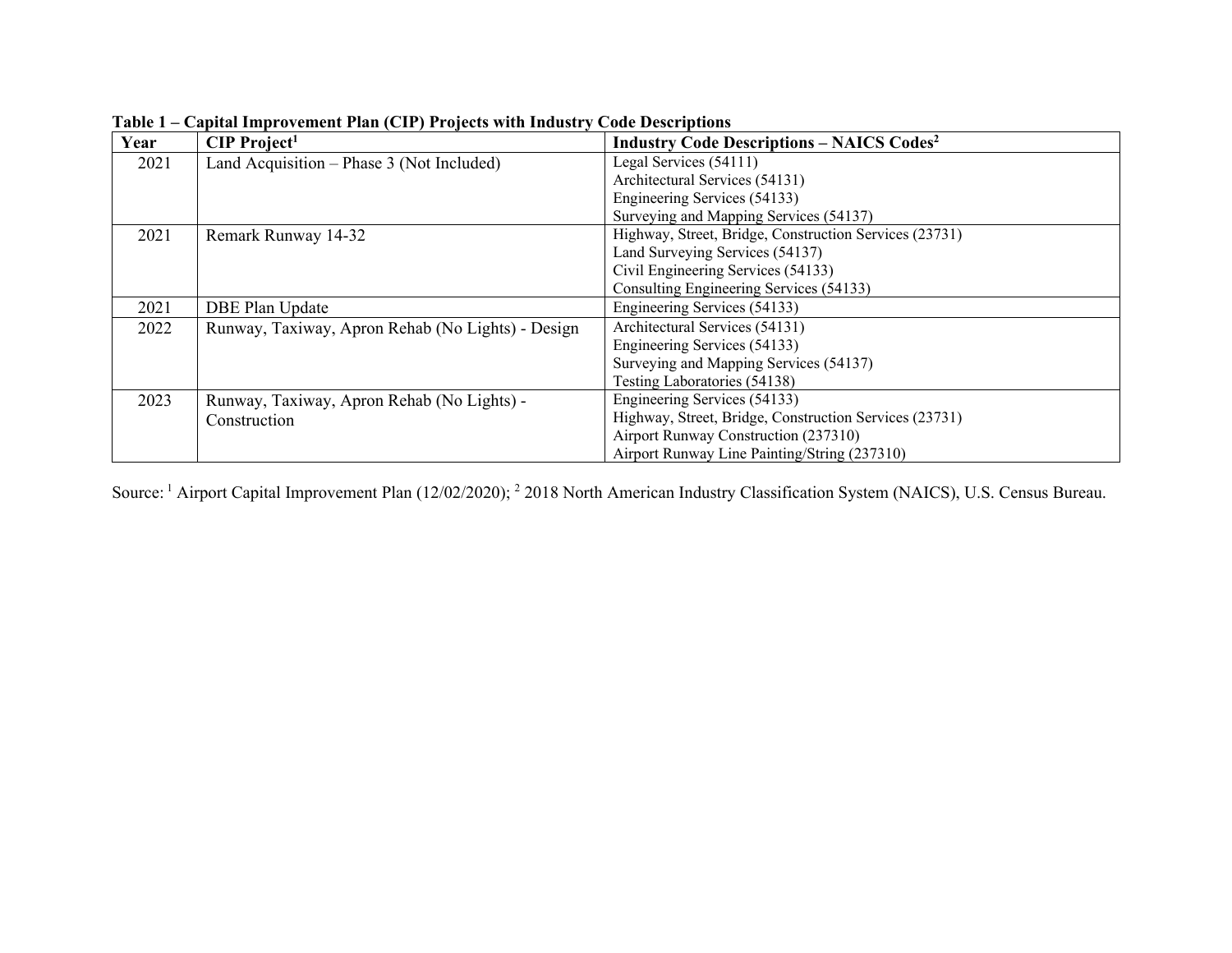#### *Market Area*

The market area is based on companies who have historically bid airport projects. Each company was geographically located in relation to Madison Municipal Airport and it was determined the market area consisted of a roughly 90-mile radius from Madison Municipal Airport that includes eighty (80) Georgia counties, notably a large portion of the Atlanta-Sand Springs-Roswell GA Metropolitan Statistical Area.

#### *Weighted Goal Calculations*

#### *Step 1A –NAICS Codes*

The NAICS codes are presented in column 1 of Table 2. NAICS sector codes that are not relevant to projects proposed in the Capital Improvement Program have been filtered out.

#### *Step 1B – Calculate the % of Work for each NAICS code*

In this step, the dollar value of each NAICS code is estimated over the 3-year goal calculation period. This value is then converted into a "% of Work" based on the total 3-year funding. This is calculated as follows: the dollar value of the individual NAICS code is divided by the total estimated cost of all the projects in the 3-year goal calculation period. For example, Engineering Services (NAICS code 54133) costs are estimated at \$440,100 and the total of all the projects in the 3-year goal calculation period are estimated value as \$2,915,000. Thus, the "% of Work" value for Engineering Services is  $$440,100/\$2,915,000 \times 100\% = 15.1\%$  thus this NAICS code will represent 15.1% of the work presented in the Capital Improvement Plan. The values are provided in column 2 of Table 2.

Ex.: % contribution of each NAICS code = % of Work x (GA DBE Firms/ GA Businesses) x 100%  $=$  Column (2) x (Column 3/Column 4) x 100%  $=$  15.1% x (135/1,031) x 100% = 1.98%

#### *Step 1C – Determine the number of DBE firms*

In this step, the number of DBE firms located in the market area with services that relate to the projects listed are identified in the GADOT Disadvantaged Business Enterprise Directory. https://gdotbiext.dot.ga.gov/analytics/saw.dll?Dashboard

The number of identified DBE firms is summed by NAICS code. The values are provided in column 3 of the Table 2.

#### *Step 1D – Determine the number of Businesses*

In this step, the numbers of related businesses (DBE and non-DBE) located in the market area are determined from the latest NAICS database provided by the U.S. Census Bureau. https://www.census.gov/programs-surveys/cbp/data.html The values are provided in column 4 of the Table 2.

#### *Step 1E – Calculate the % Contribution of each NAICS code*

In this step, the % contribution for each NAICS code is calculated. The calculation is weighted based on the "% of Work", the number of DBE firms by NAICS code and the number of Businesses by NAICS code. An example of the weighting calculation is as follows:

Each NAICS code contribution is calculated and summed to determine the overall goal. The values are provided in column 5 of the Table 2. Therefore, the FFY 2021-2023 "base figure" goal is 8.20%.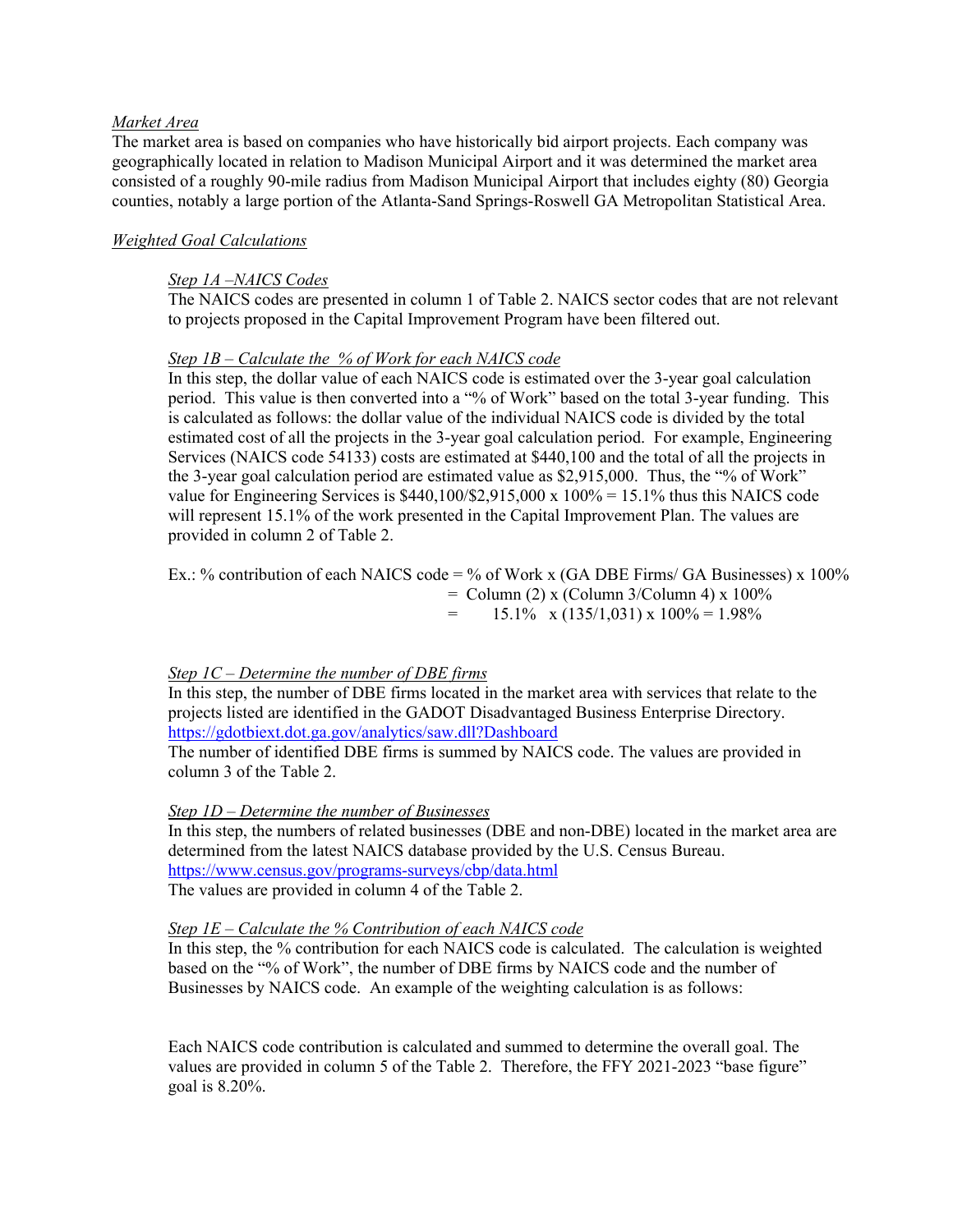# **Table 2 – Weighted Average Goal Calculation**

|                                                  | (2)      | 3)                     | (4)               | (5)           |
|--------------------------------------------------|----------|------------------------|-------------------|---------------|
|                                                  | $%$ of   |                        |                   | $\frac{0}{0}$ |
| <b>NAICS</b> Code <sup>1</sup>                   | Work     | DBE Firms <sup>2</sup> | <b>Businesses</b> | Contribution  |
| Highway, Street, and Bridge Construction (23731) | 76.9%    | 16                     | 224               | 5.49%         |
| Engineering Services (54133)                     | $15.1\%$ | 135                    | 1031              | 1.98%         |
| Legal Services (54111)                           | $0.0\%$  |                        | 5779              | $0.00\%$      |
| Office of Real Estate Appraisers (53132)         | $0.00\%$ |                        | 474               | $0.00\%$      |
| Architectural Services (54131)                   | 3.4%     | 13                     | 556               | $0.08\%$      |
| Surveying and Mapping Services (54137)           | 2.7%     | 22                     | 175               | $0.34\%$      |
| Testing Laboratories (54138)                     | 1.9%     | 16                     | 99                | $0.31\%$      |
|                                                  |          |                        | Base figure       |               |
|                                                  |          |                        | $(rounded) =$     | 8.20%         |

Source: <sup>1</sup> County Business Patterns (NAICS) U.S. Census Bureau; <sup>2</sup> GDOT Disadvantaged Business Enterprise Directory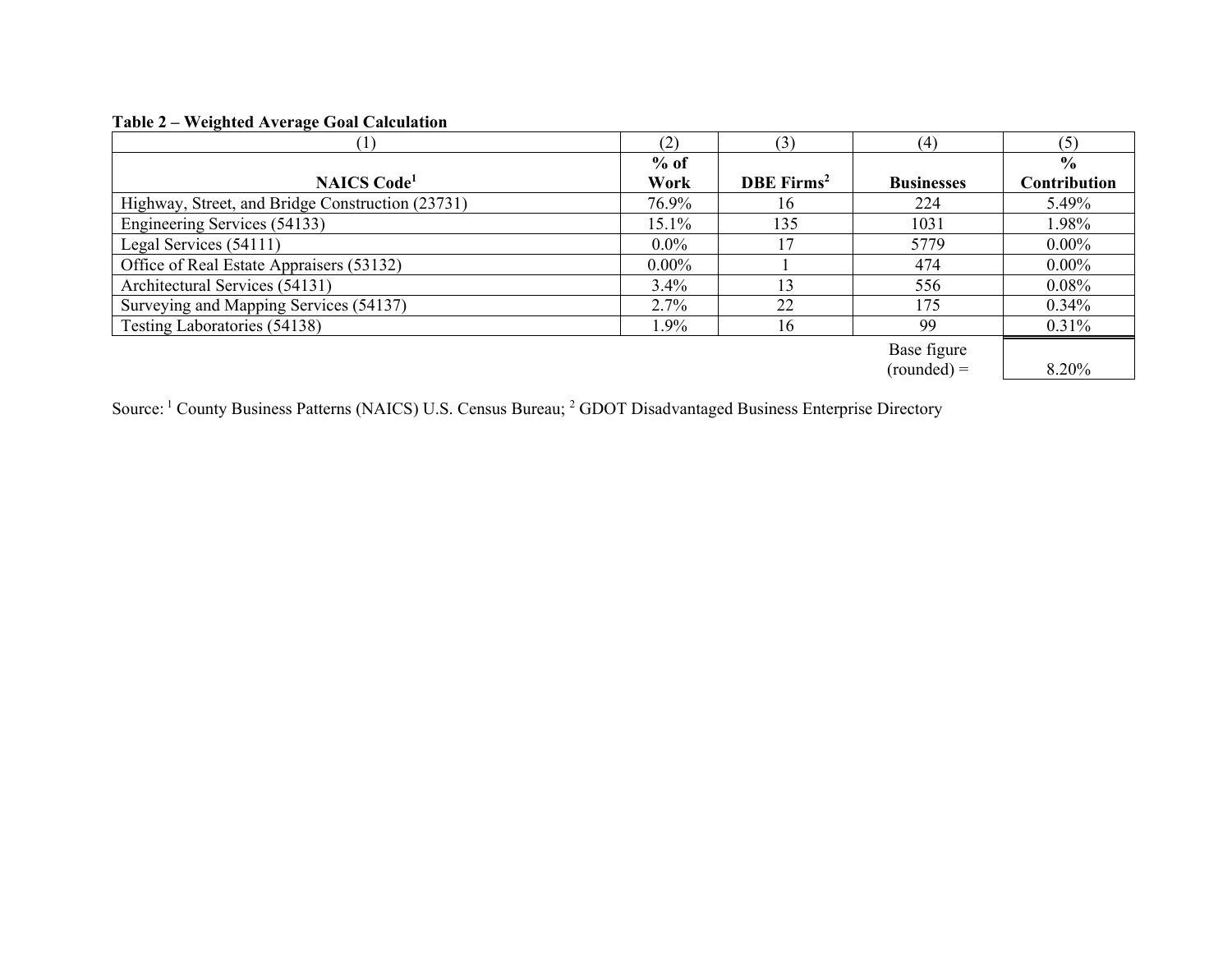# **Step 2: 26.45(d) Base Figure Adjustment**

After calculating a "base figure" of the relative availability of DBEs, evidence was examined to determine what adjustment, if any, was needed to the "base figure" to arrive at the overall goal.

The first evidence for basis of adjustment considers the current capacity of DBEs to perform work, as measured by the volume of work DBEs have performed in recent years (ref.  $26.45(d)(1)(i)$ ). Previous DBE Performance is provided below:

| <b>YEAR</b> | GOAL  | <b>ACTUAL</b> |
|-------------|-------|---------------|
| 2012        | 2.90% | 0.40%         |
| 2013        | 2.90% | 1.95%         |
| 2014        | 2.90% | 1.15%         |
| 2015        | 4.00% | $0.00\%$      |
| 2016        | 4.00% | 1.05%         |
| 2017        | 4.00% | 1.10%         |
| 2018*       | 9.37% | $0.00\%$      |
| 2019*       | 9.37% | $0.00\%$      |
| 2020*       | 9.37% | $0.00\%$      |

Average Actual Participation: 0.94%

\*Previously reported Airport Improvement Projects in the FY 2018-2020 DBE Plan were not awarded or completed except for two Land Acquisition projects in 2019 & 2020. The two projects mentioned held no DBE participation. As there were not any significant projects in 2018-2020, this three-year period has been withheld from this goal's determination.

The second evidence for basis of adjustment considers any existing disparity studies within the airport's jurisdiction (ref.  $26.45(d)(1)(ii)$ ). There were no studies related to the airport or projects within the airports jurisdiction. As a result of no existing studies, no adjustment was made based on disparity studies to the base figure for this plan.

The third evidence that must be evaluated is the evidence from related fields that affect the opportunities for DBEs to form, grow and compete (ref. 26.45(d)(2)). This evaluation is conducted in 2 parts.

1) This includes evaluating statistical disparity in the abilities of DBEs to get the financing, bonding and insurance required perform work (ref.  $26.45(d)(2)(i)$ ).

2) We also consulted, in writing, with Georgia Department of Transportation, the Associated Constructors of Georgia Inc., the National Association of Women in Construction, and the Georgia Transit Association seeking feedback on the goal methodology and the evidence of data related to opportunities for DBE's to perform work in GA. The Airport received no feedback from this written consultation. Based on this evidence, no adjustment to the "base figure" has been made.

The data above indicates that the Airport has had an average of 0.63% DBE participation on completed projects between FY 2012-2017, with zero participation within the last three years. Several projects planned for award in the FY 2018-2020 period were moved to the FY 2021-2023 period. Despite the Airport's efforts to ensure the inclusion of DBE firms on contract awards, past reporting shows that the market area lacks DBE firm interest and participation.

Review of the amount of DBE firms in the 90-mile market area shows that, in general, DBEs with relevant NAICS work codes are decreasing. Due to the evidence in current market data and the information listed above, an adjustment to the base figure is needed. The previous method used for the FY 2018-2020 goal determination is applied similarly in this case as well. The mean of the average actual participation (0.94%) and the base figure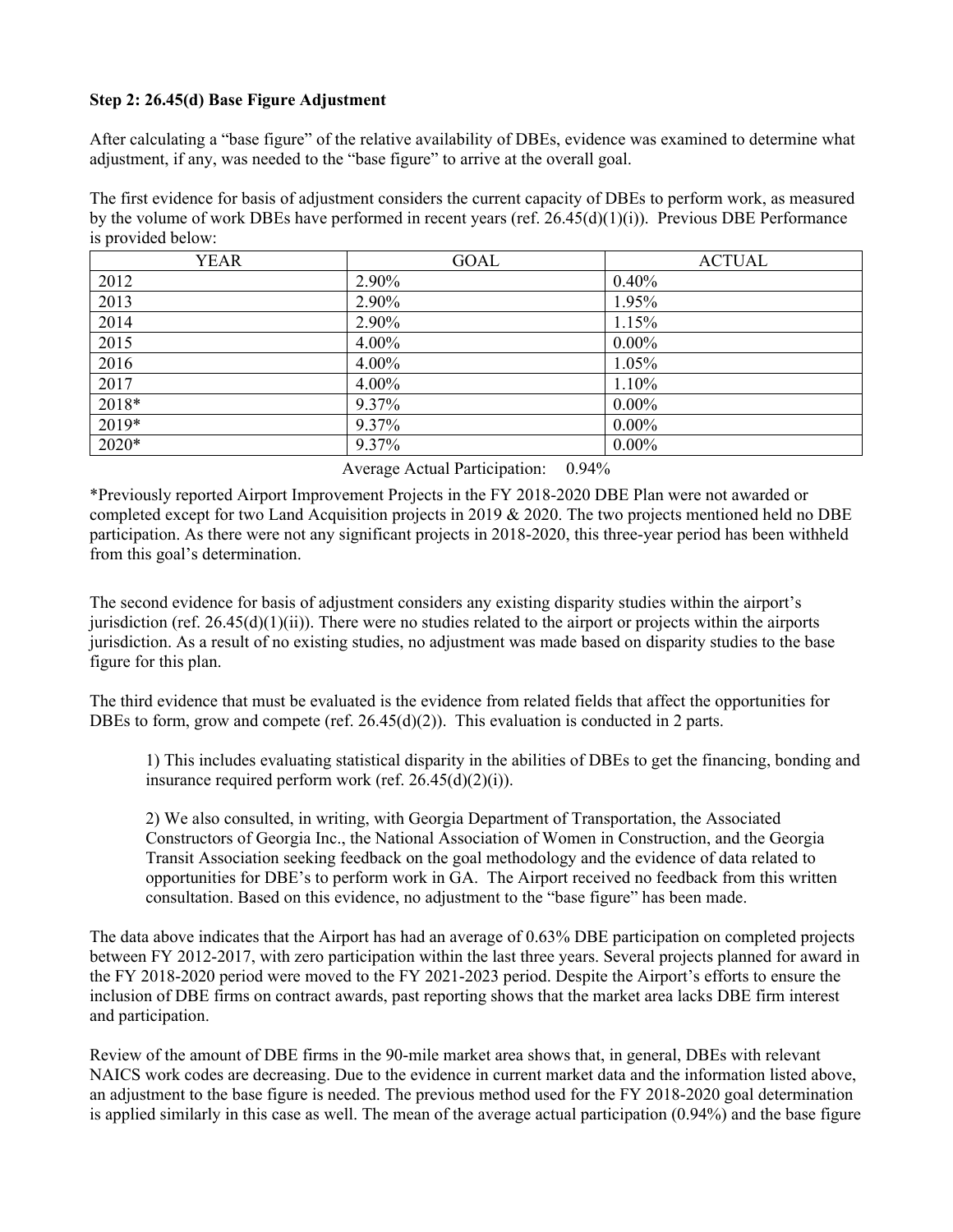(8.20%) divided by two is equal to 4.57%. This value is an appropriate adjustment of the base figure as it is an increase from the FY 2012-2017 DBE goal.

#### **Public Participation:**

The following notice will be posted on the Madison Municipal Airport website.

#### **PUBLIC NOTICE**

The City of Madison hereby announces its federal fiscal years 2021-2023 goal of 4.57% for Disadvantaged Business Enterprise (DBE) related to FAA-assisted contracts for airport engineering, civil and building construction. The proposed goal and rationale is available for inspection between 8:00 a.m. and 4:00 p.m., Monday through Friday at the Madison Municipal Airport, 1245 Airport Industrial Blvd., Madison, GA 30650 or on the City of Madison's website http://www.madisonga.com/ for 30 days from the date of this publication.

Comments on the DBE goal will be accepted for 45 days from the date of availability of this notice and can be sent to the following:

Ms. Karen Stapp Ms. Thomas Knox Finance Officer DBE & ACDBE Compliance Specialist 132 North Main Street, P.O. Box 32 or Southern Region Madison, GA 30650 FAA Southern Regional Office 706-342-1251 ext. 220 Office of Civil Rights, ASO-9 kstapp@madisonga.com 1701 Columbia Ave.

 College Park, GA 30337 424-405-7208 thomas.knox@faa.gov

### **Consultation**

The City consulted in writing with the agencies listed in Section 26.45 of the plan.

*{AGENCY COMMENTS, IF ANY, WILL BE LISTED HERE / ATTACHED ON SUBSEQUENT PAGES}* 

### **Comments from the Public Participation and Consultation**

The public comment period ended on \_\_\_\_\_\_\_\_\_\_\_\_, 2021.

# *{PUBLIC COMMENTS, IF ANY, WILL BE LISTED HERE / ATTACHED ON SUBSEQUENT PAGES}*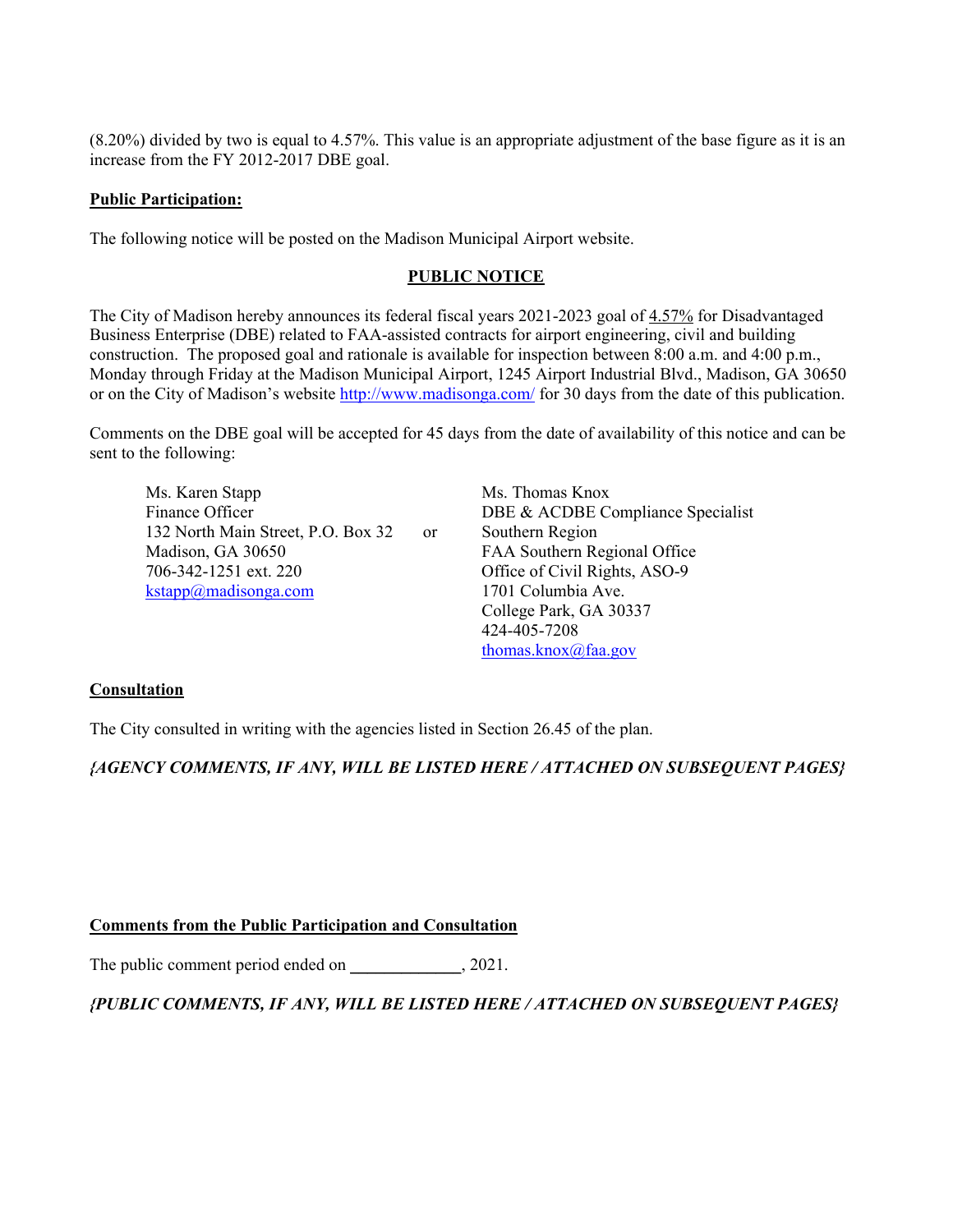## **Attachment 6**

# **Section 26.51: Breakout of Estimated Race-Neutral & Race Conscious Participation**

The City will attempt to meet the maximum feasible portion of its overall goal by using race-neutral means of facilitating DBE participation. The City uses the following race-neutral means to increase DBE participation:

- 1. Arranging solicitations, times for the presentation of bids, specifications, and delivery schedules in ways that facilitate DBE participation (e.g., encouraging prime contractors to subcontract portions of work that they might otherwise perform with their own forces);
- 2. Carrying out information and communications programs on contracting procedures and specific contract opportunities (e.g., ensuring the inclusion of DBEs on recipient mailing lists for bidders; ensuring the dissemination to bidders on prime contracts of lists of potential subcontractors);
- 3. Ensuring distribution of the GDOT DBE directory, through print and electronic means, to the widest feasible universe of potential prime contractors; and
- 4. Assisting DBEs, and other small businesses, to develop their capability to utilize emerging technology and conduct business through electronic media.
- 5. Ensuring the DBE goals are published in all bid and contract documents.

In order to ensure that our DBE Program will be narrowly tailored to overcome the effects of discrimination, the City anticipates using contract goals. The City will monitor the DBE participation and adjust contract goals as required.

In meeting the overall DBE goal of  $4.57\%$ , the City anticipates it will obtain 4.57% from race-neutral participation and 0% through race conscious measures.

The City will also adjust the estimated breakout of race-neutral and race-conscious participation as needed to reflect actual DBE participation (see  $26.51(f)$ ) and the City will track and report race-neutral and race conscious participation separately. For reporting purposes, race-neutral DBE participation includes, but is not necessarily limited to, the following: DBE participation through a prime contract that a DBE obtains through customary competitive procurement procedures; DBE participation through a subcontract on a prime contract that does not carry DBE goal; DBE participation on a prime contract exceeding a contract goal; and DBE participation through a subcontract from a prime contractor that did not consider a firm's DBE status in making the award.

The City will maintain data separately on DBE achievements in those contracts with and without contract goals, respectively.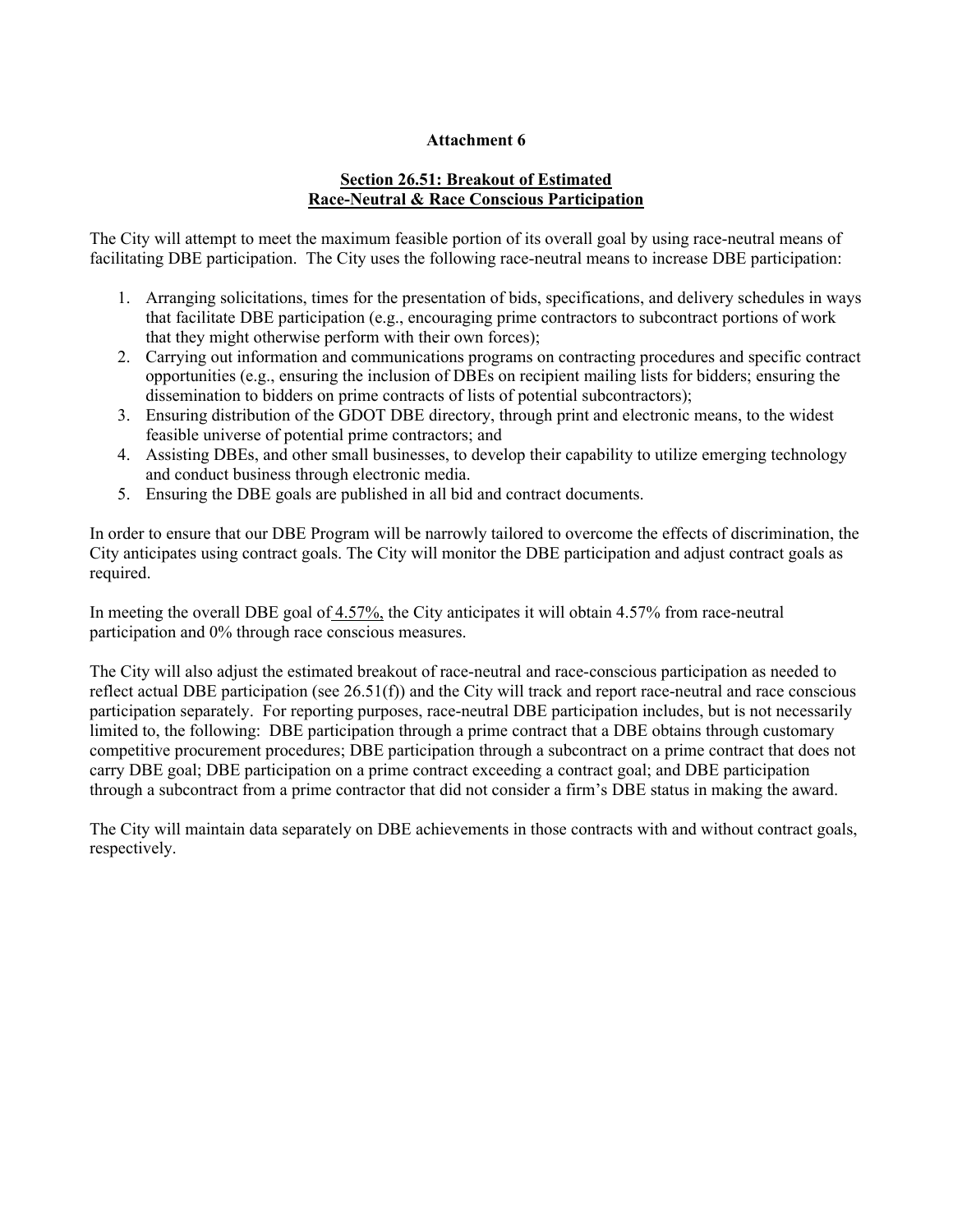# **Attachment 7 Small Business Element**

| <b>Fostering Small Business Participation</b> |                                  |  |
|-----------------------------------------------|----------------------------------|--|
| <b>Sponsor's Name:</b>                        | <b>City of Madison, Georgia</b>  |  |
| <b>Airport Name:</b>                          | <b>Madison Municipal Airport</b> |  |
| City, State:                                  | <b>Madison, Georgia</b>          |  |
| <b>AIP Number:</b>                            |                                  |  |
| <b>Federal Fiscal Year:</b>                   |                                  |  |

### **1. Objective/Strategy**

The City of Madison has created a Small Business element to structure contracting requirements to facilitate competition by small business concerns, taking all reasonable steps to eliminate obstacles to their participation, including unnecessary and unjustified bundling of contract requirements that may preclude small business participation in procurements as prime contractors or subcontractors

- On prime contracts not having DBE contract goals, requiring the prime contractor to provide subcontracting opportunities of a size that small businesses, including DBE's can reasonably perform, rather than self-performing all the work involved shall be considered.
- Identifying alternative acquisition strategies and structuring procurements to facilitate the ability of consortia or joint ventures consisting of small businesses, including DBE's to compete for and perform prime contracts.

# **2. Definitions**

The following words, terms and phrases, when used in this element, shall have the meanings ascribed to them in this section, except where the context clearly indicates a different meaning:

- DBE firms should be identified in the Small Business element of the recipient's DBE program as eligible for the program unless there is a DBE micro-Small Business Program element in place.
- Size standard should be consistent with 49 CFR 26.5 and must be no larger than the Small Business Administration's size standards. DBE firms and small firms eligible for the program should be similarly sized to reduce competitive conflict between DBE and non-DBE firms.
- Personal Net Worth standards should be consistent with 49 CFR Part 26 thresholds.
- Definitions must clearly state that all businesses meeting the criteria outlined in this element will be considered to be small businesses, without regard to race or gender.

# **3. Verification**

• The City of Madison will diligently attempt to minimize fraud and abuse in the small business element of its DBE program verifying program eligibility of firms. Verification will include documentation of Small Business Firms to be utilized in this Attachment and will be reviewed by the DBELO for compliance with terms of the element. Documentation will allow for participation of all small businesses (relying exclusively on local/state M/WBE certification, SBA 8(a) certification, or other programs that include race/gender/geographical considerations as a condition of the certification is not an acceptable means of verifying eligibility, and is not compliant with the race-neutral requirements of §26.39, the Small Business element of the City of Madison's DBE plan.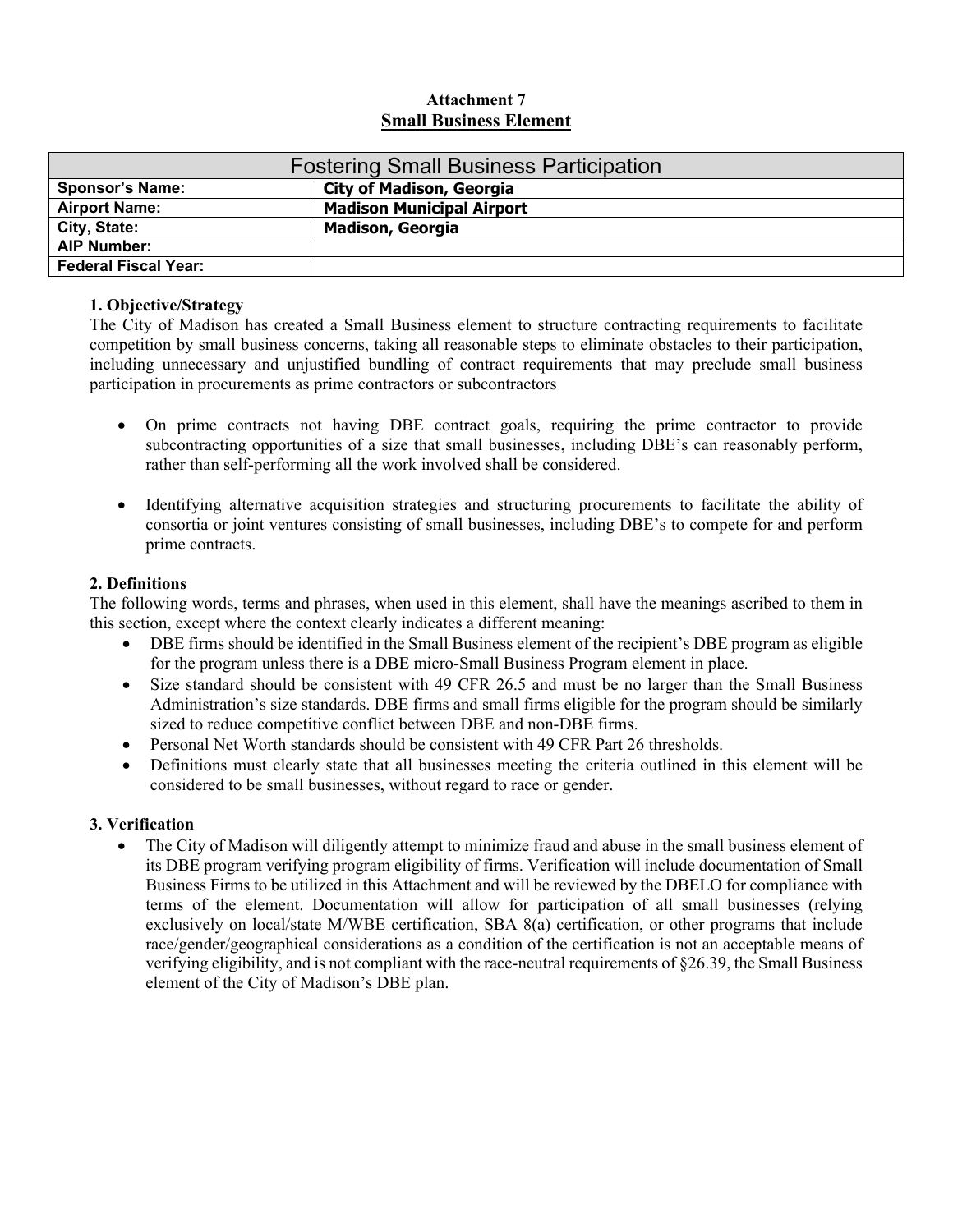# **4. Monitoring/Record Keeping**

The City of Madison will implement the following monitoring/record keeping practices for the small business element of the DBE plan:

- 1. Track contract awards to determine baseline conditions. That is, the Airport will determine the number of small business typically participating. This will be completed by having Prime Contractor(s) for Construction Work Items and for Professional Services Work Items complete the form entitled, Fostering Small Business Participation, located in Attachment 7.
- 2. Structure contracts to facilitate competition by small business concerns, taking all reasonable steps to eliminate obstacles to their participation, including unnecessary and unjustified bundling of contract requirements that may preclude small business participation in procurements as prime contractors or subcontractors.

For clarification purposes, 49 CFR Part 26.5 states, small business concern means, with respect to firms seeking to participate as DBEs in DOT-assisted contracts, a small business concern as defined pursuant to section 3 of the Small Business Act and Small Business Administration regulations implementing it (13 CFR part 121) that also does not exceed the cap on average annual gross receipts specified in §26.65(b). 13 CFR 121.402 defines "What size standards are applicable to Federal Government Contracting programs?" The Table of Small Business Size Standards matched to North American Industry Classification Codes as compiled by the U. S. Small Business Administration (found at www.sba.gov) will be used to implement strategy 1.

In accordance with Section 26.39 the following detailed list shall be completed by Prime Contractor(s) for Construction Work Items as well as by Prime Contractor(s) for Professional Services Work Items. Note: The firms listed below may or may not be certified DBEs.

*DBE documentation forms are provided on the following page and may be duplicated as necessary.*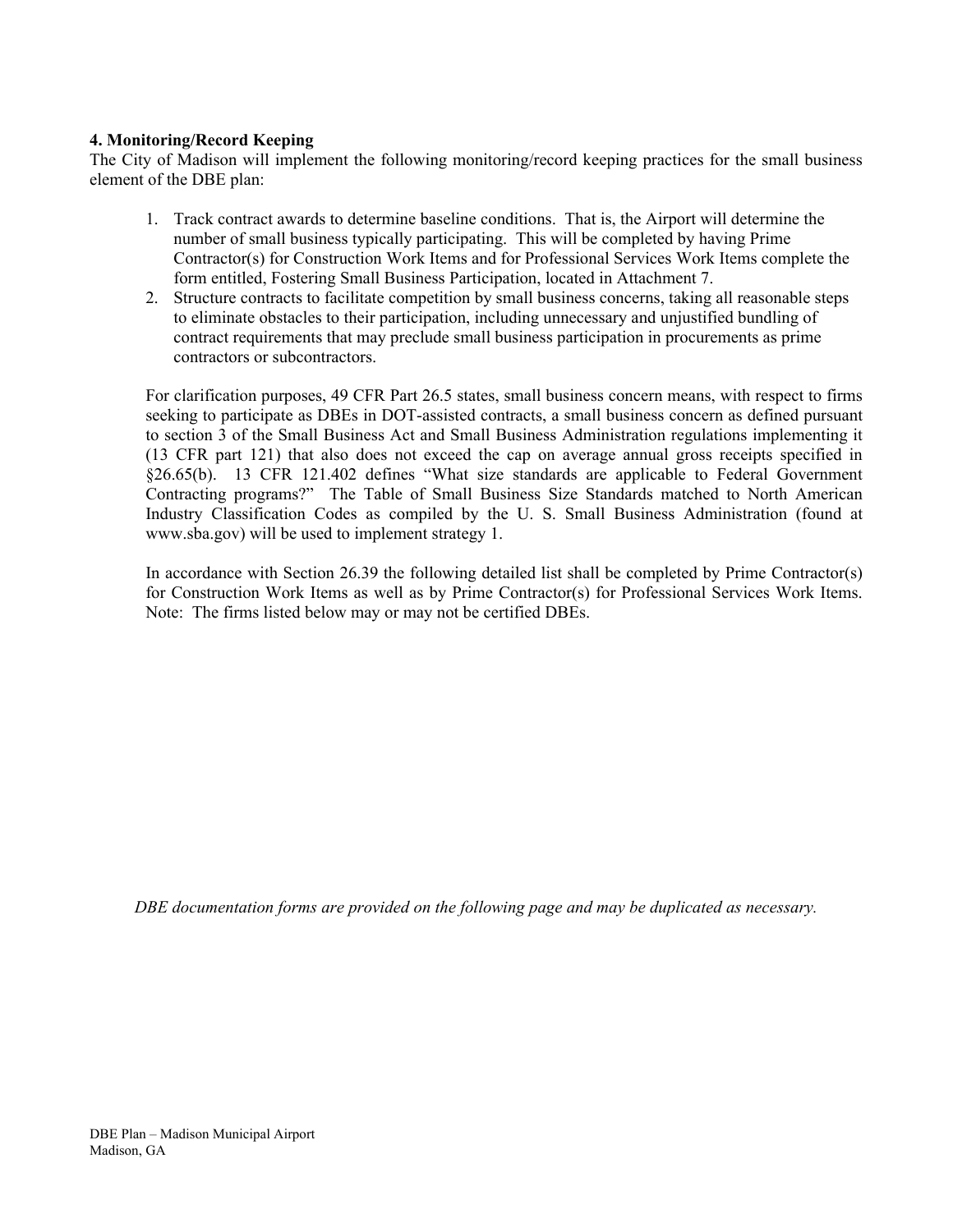| <b>Name</b>                               |                            |  |
|-------------------------------------------|----------------------------|--|
| <b>Address</b>                            |                            |  |
| City, St, Zip                             |                            |  |
| <b>Telephone</b>                          |                            |  |
| Is the firm a<br><b>Certified</b><br>DBE? | $\square$ No<br><b>Yes</b> |  |

| <b>Name</b>                               |                            |  |
|-------------------------------------------|----------------------------|--|
| <b>Address</b>                            |                            |  |
| City, St, Zip                             |                            |  |
| <b>Telephone</b>                          |                            |  |
| Is the firm a<br><b>Certified</b><br>DBE? | $\square$ No<br><b>Yes</b> |  |

| <b>Name</b>      |                            |  |
|------------------|----------------------------|--|
| <b>Address</b>   |                            |  |
|                  |                            |  |
| City, St, Zip    |                            |  |
|                  |                            |  |
| <b>Telephone</b> |                            |  |
|                  |                            |  |
|                  |                            |  |
| Is the firm a    | $\square$ No<br><b>Yes</b> |  |
| <b>Certified</b> |                            |  |
| DBE?             |                            |  |

**(Duplicate form as necessary.)** 

**The following notation is for Sponsor Use Only:** 

**Accepted by: \_\_\_\_\_\_\_\_\_\_\_\_\_\_\_\_\_\_\_\_\_\_\_\_\_\_\_ Date: \_\_\_\_\_\_\_\_\_\_\_** 

DBE Plan – Madison Municipal Airport Madison, GA